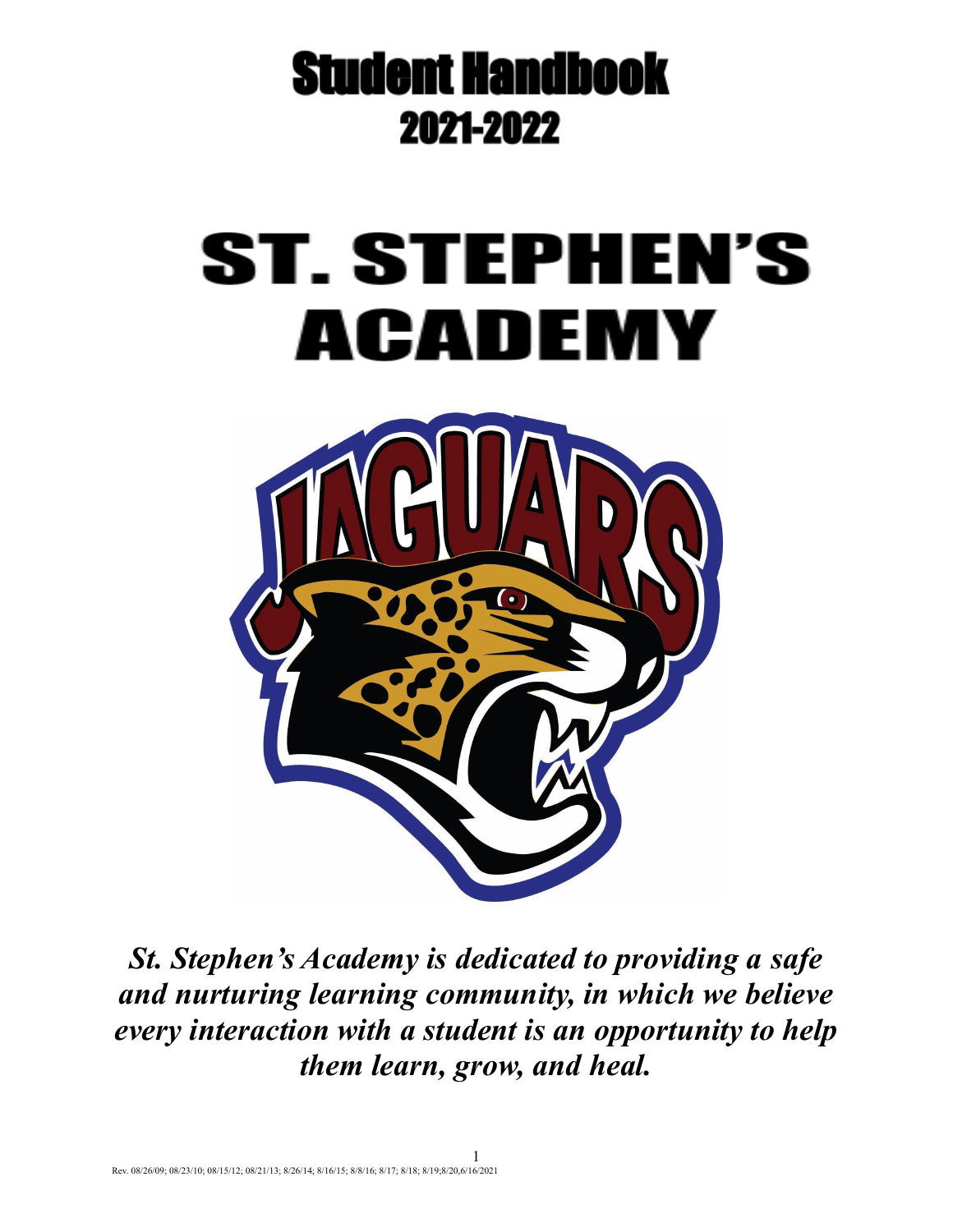**St. Stephen's Academy Zelienople 30 Glade Run Drive Zelienople, PA 16063 724-452-4453 ext. 1171 724-452-0468 Fax**

**St. Stephen's Academy Utica 3823 Academy Street Utica, PA 16362 814-638-0142 814-638-0146 Fax**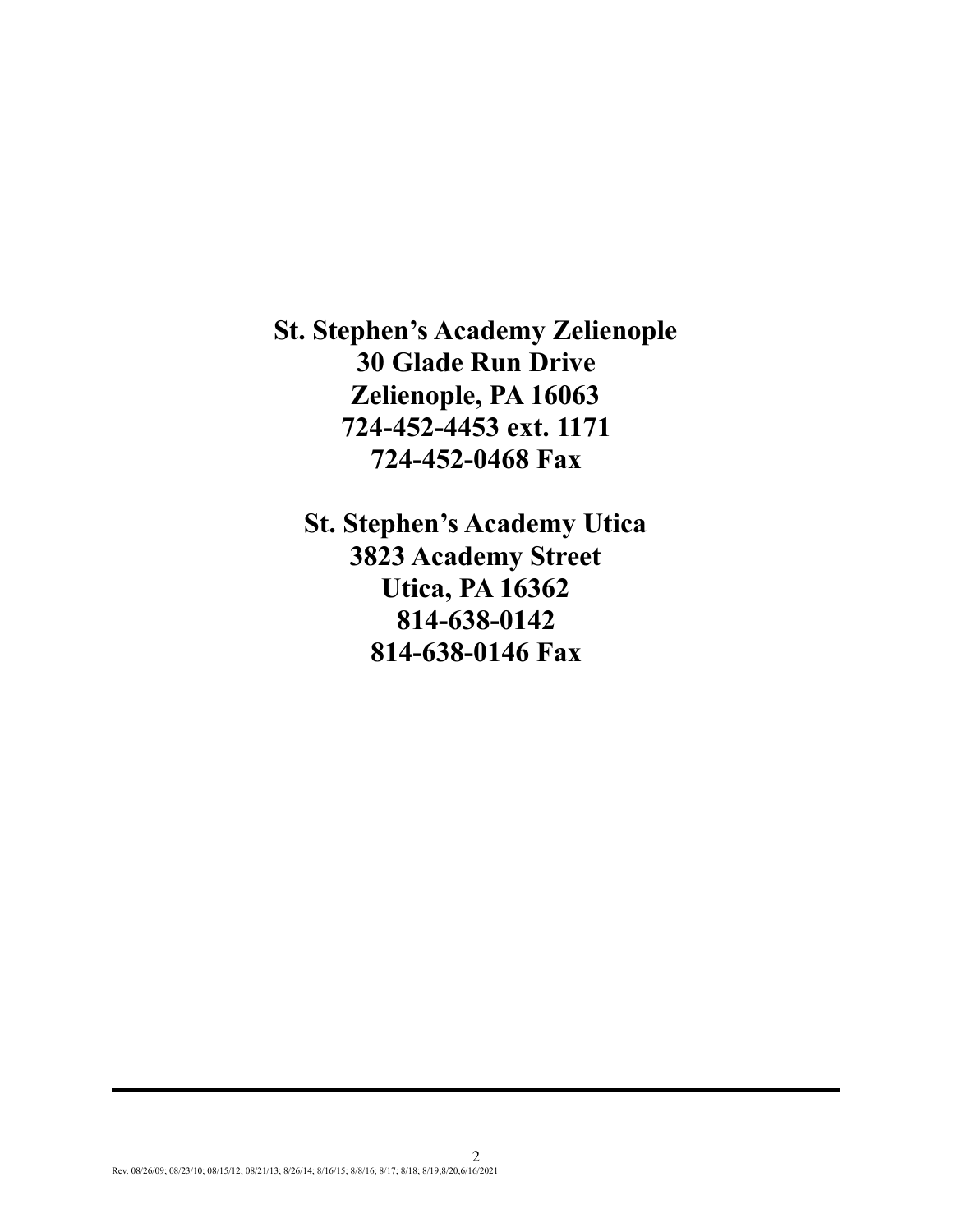# **TABLE OF CONTENTS**

### **SCHOOL INFORMATION 4**

Mission School Culture (PBIS) TCI Sanctuary School as a Society

#### **STUDENT SERVICES 7**

Records Academic Information Technology School Guidance Student Leadership Volunteer Experience Medical Information

### **STUDENT INFORMATION 14**

Student Responsibilities Transportation Arrival/Dismissal Meals

#### **ATTENDANCE 16**

Absences Appointments Early dismissal/late arrival

#### **STUDENT SAFETY 18**

Safety Procedures Searches Property Destruction Substance Abuse Physical Interventions Dress Code Contraband **Electronics** Homicidal Threats Sexual Harassment Bullying Procedure Grievance Procedure Fire Drills

### **ASK PROGRAM 26**

Program Description Point Cards **Incentives** 

| <b>ABSENT SLIPS</b> |  |
|---------------------|--|
|---------------------|--|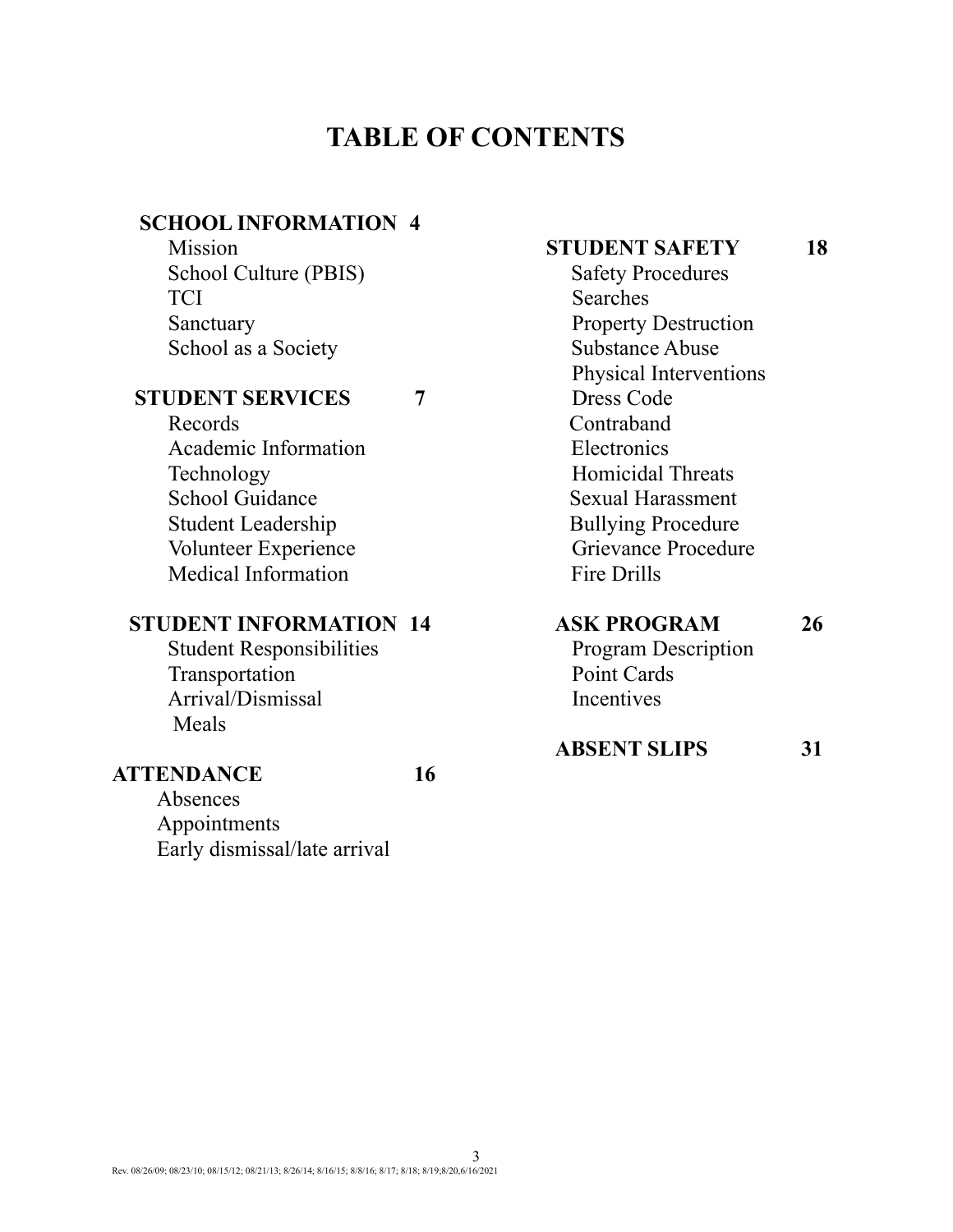# **St. Stephen's Academy Glade Run Lutheran Services**

# **SCHOOL INFORMATION**

### **Mission Statement**

The mission of Glade Run Lutheran Services is *"Linking Faith and Service."* Glade Run Lutheran Services is a **bridge to a brighter future**, from the past to the future, from uncertainty to promise, from failure to success. Individuals, children, adolescents and their families need stability, structure and a therapeutic environment in which to heal and reach their fullest potential. Glade Run Lutheran Services has held firm to these beliefs since its establishment in 1854, and we have evolved into a multi-service organization providing behavioral health, education, spiritual support and social services to the communities we serve. With locations in Beaver Falls, Butler, Pittsburgh, Utica and Zelienople, Glade Run is able to offer a [continuum of](http://www.gladerun.org/web/offices.htm) [services.](http://www.gladerun.org/web/offices.htm)

St. Stephen's is a highly structured education program for students in grades K-12 who have been identified by their home school district as needing an alternative educational placement. Each classroom is staffed by a certified special education teacher and teaching assistant trained in therapeutic crisis intervention. Our curriculum is standards-aligned and is both rigorous and relevant to individual students' learning styles. St. Stephen's has adopted numerous methods to help our students find success in the educational environment.

### **Positive School Culture**

Our **School-Wide Positive Behavioral Interventions and Supports (SWPBIS)** program,

"**A.S.K.**" consists of a broad range of systemic and individualized strategies for all students to achieve important social and learning outcomes, while preventing problem behavior. **"A.S.K"** stands for Accountable, Safe and Kind. Strategies are based on research-validated best practices. SWPBIS is a framework used to develop a positive school culture and a proactive approach to discipline that has been adopted by the Pennsylvania Department of Education. SWPBIS supports Pennsylvania's Multi-Tiered systems of support (MTSS) initiative that promotes the delivery of instruction based on a student's academic and behavioral needs.

### **TCI (Therapeutic Crisis Intervention)**

The Therapeutic Crisis Intervention (TCI) training program for school staff presents a crisis prevention and intervention model designed to teach staff how to help students learn constructive ways to handle crises. The ability of the entire organization to respond effectively to students in crisis situations is critical in establishing not only a safe environment, but also one that promotes growth and development. The skills, knowledge, and professional assessment of staff in responding to crises are critical factors in helping students learn adaptive ways to manage emotions.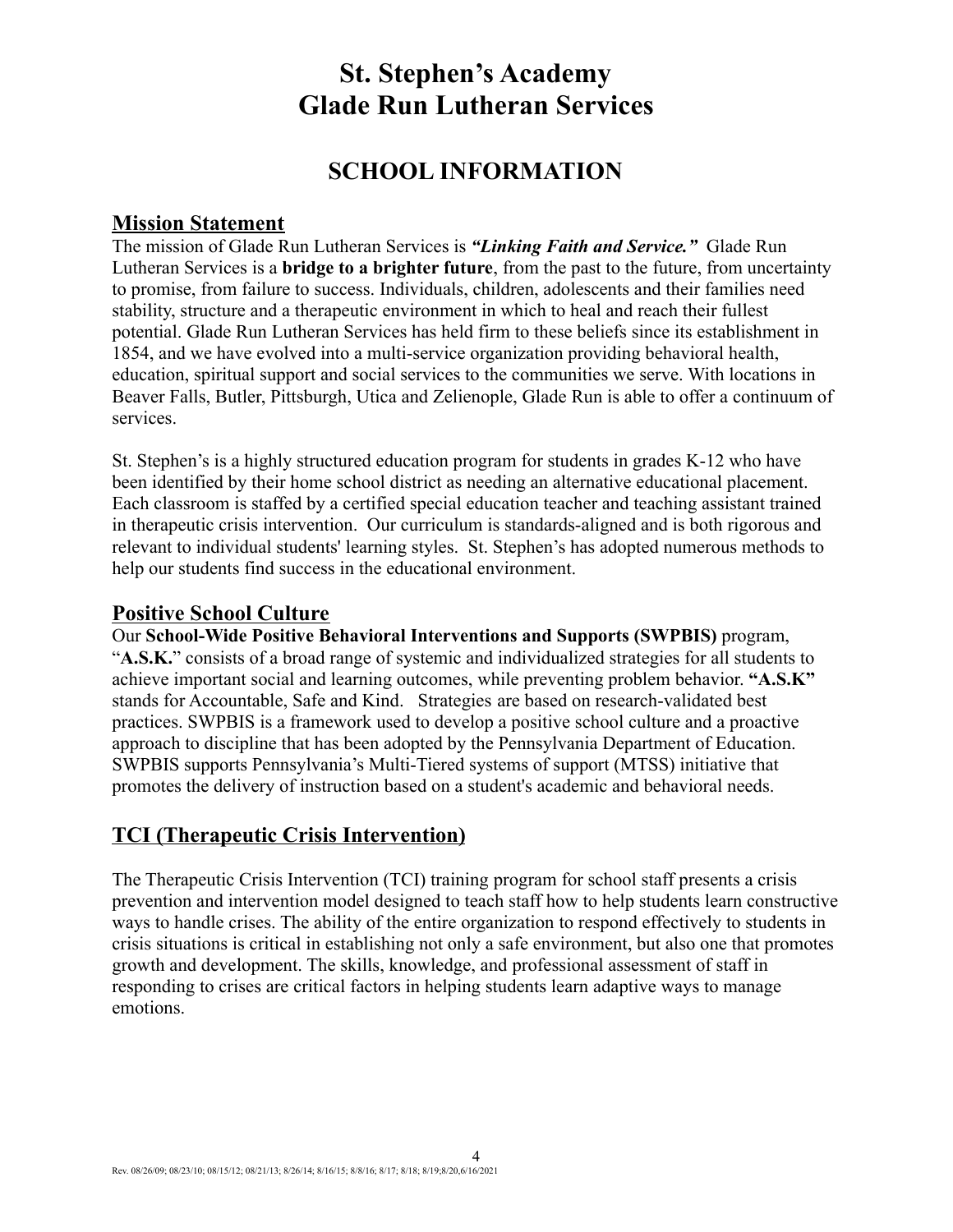### **Sanctuary**

The Sanctuary Model is…

- A guide for creating a safe and nonviolent environment for the students in our school AND the staff who care for them.
- A guide for forming and maintaining a therapeutic community that promotes safety and non-violence as the basis for everything we do to help people heal.
- The way we maintain organizational culture.

The Sanctuary Model is a way of guiding everyone in the school: leaders, teachers, teaching assistants, receptionists, custodians, support staff, children, and families to share the same values and language.

We call our shared values **The Seven Commitments**. We are committed to…

- 1. **Nonviolence** Being safe outside (physically), inside (emotionally), with others (socially) and to do the right thing.
- 2. **Emotional Intelligence** Managing feelings so that we don't hurt ourselves/others
- 3. **Social Learning** Respecting and sharing the ideas of our teams
- 4. **Shared Governance** Shared decision making
- 5. **Open Communication** Saying what we mean and not being mean when we say it
- 6. **Social Responsibility** Cooperating so that together we accomplish more. Everyone makes a contribution to the organizational culture
- 7. **Growth and Change** Creating hope for our students and ourselves

St. Stephen's embraces the Sanctuary Model that helps people to heal from trauma and the impact of chronic stress in their lives. The Sanctuary model parallels many bully prevention programs in that it strives to develop a community of nonviolence. There are 4 concepts that guide the way we work and the way children heal and make progress in their lives- **S.E.L.F.**

**S**afety- Physical, psychological, social, moral

**E**motions- Managing feelings without becoming self/other destructive

**L**oss- Feeling grief, coping with loss and preparing for change

**F**uture- Re-establishing the capacity for choice

The Sanctuary Toolkit is made up of concrete or practical tools used to actualize the shared values and ensure the healing and functioning of the community. *Community meetings* occur every day during homeroom period and all students and staff participate. These meetings allow for the opportunity to identify and express feelings in a safe and supportive environment. Each person asks and answers three questions: *1. How are you feeling? 2. What is your goal?* and *3. Who can help you achieve that goal?* Community meetings promote a sense of belonging in the classroom setting.

Staff and students also develop a *safety plan*, which list five coping skills that are positive and appropriate for the school setting. These coping skills include activities that can be done alone as well as those that require assistance from others. Safety plans serve the purpose of maintaining safety through emotional management.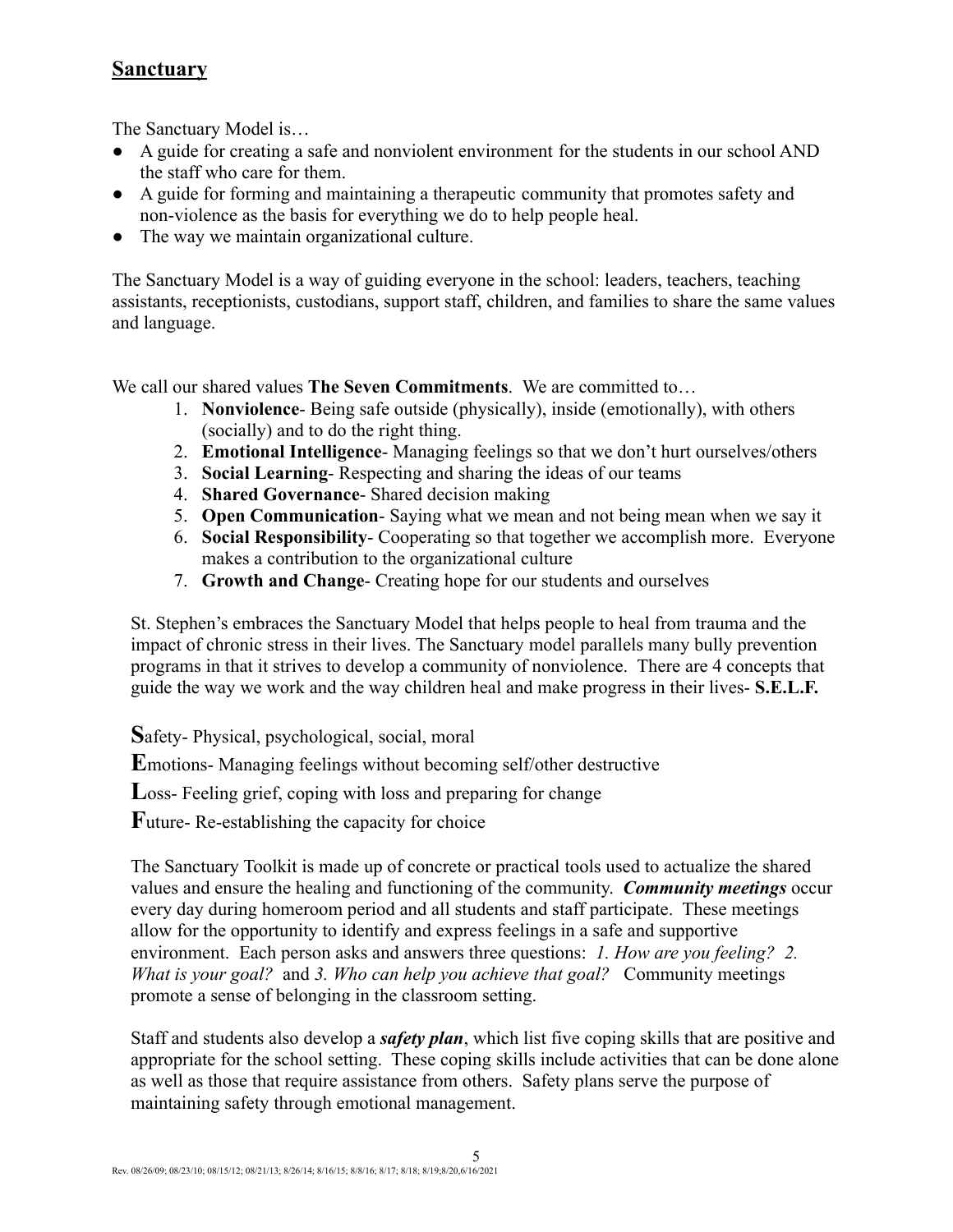*Red Flag reviews* are an important Sanctuary tool that draws on an entire team's knowledge and wisdom. It uses the group's creativity to problem solve and become "unstuck". A red flag review should be called to address any ongoing issue or concern. Anyone, including students, families and staff can call a red flag review.

Other tools in the toolkit may be used as necessary and include team meetings, and psychoeducation lessons.

### **School as a Society**

"School as a Society" is a simple concept that views the school as a small community. Each teacher and teaching assistant thinks of their class as a "family unit" and involves their students in the development of the classroom as being "like a home". This includes responsibilities and opportunities to develop goals, incentives, and even decorations that encourage a positive educational experience.

In addition, each classroom has a "Sister Classroom" with whom they develop a relationship similar to an "Extended Family". These two classrooms work together to provide support, solve problems and have fun together, like an extended family. The combined "Sister Classrooms" in each hallway expand to the "Neighborhood" concept. "Neighborhoods" provide support for each other and work together to plan fun age appropriate activities and are responsible for their physical hallway space. Two "Neighborhoods" make up a "Community" in each school building. In addition to providing support, the "Community" assumes responsibility for all the common areas in their building, such as decorating hallways and keeping common areas clean.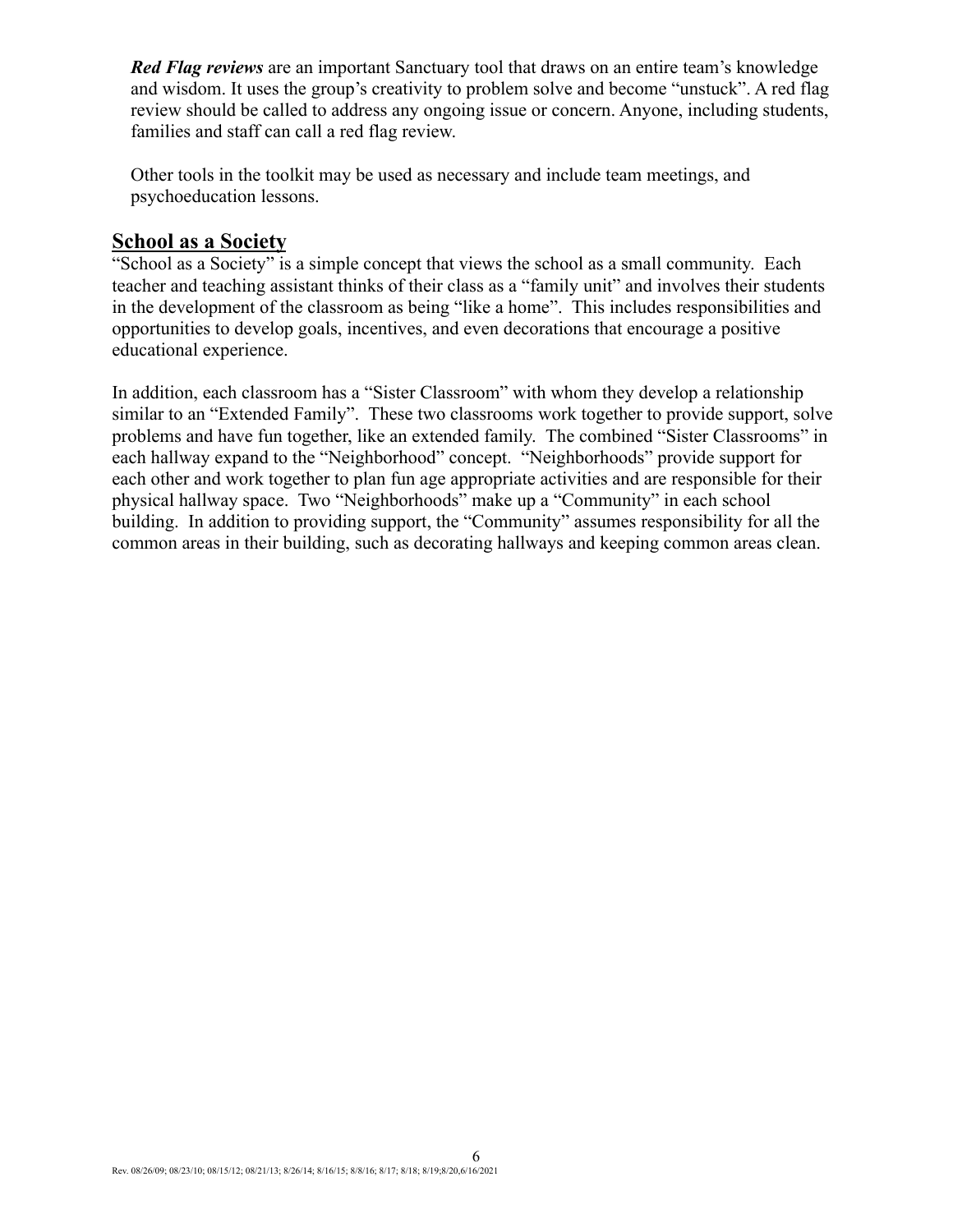# **STUDENT SERVICES**

### **School Records**

As a licensed private academic school on the campus of Glade Run, St. Stephen's Academy adheres to all privacy and confidentiality regulations including The Family Educational Rights and Privacy Act (FERPA) and The Health Insurance Portability and Accountability Act (HIPAA). The home school district of each student is responsible for the official record and transcript of the student. St. Stephen's provides all updated paperwork, grades, IEPs, evaluations, etc. to the home school district for the official file.

FERPA gives parent/guardians certain rights with respect to their children's education records including:

- The right to inspect and review their child's education records.
- The right to request that a school correct records that they believe to be inaccurate or misleading.

Schools must have written permission from the parent/guardian in order to release any information from a student's education record. St. Stephen's will not disclose any information regarding the education of the student unless a signed release for the specific agency is on file. This includes releasing records or information to mental health organizations (including Glade Run).

However, FERPA allows schools to disclose those records, without consent, to the following parties or under the following conditions:

- 1. School officials with legitimate educational interest
- 2. Other schools to which a student is transferring
- 3. Specified officials for audit or evaluation purposes
- 4. Appropriate parties in connection with financial aid to a student
- 5. Organizations conducting certain studies of or on behalf of the school
- 6. Accrediting organizations
- 7. To comply with a judicial order or lawfully issued subpoena
- 8. Appropriate officials in cases of health and safety emergencies
- 9. State and local authorities, within a juvenile justice system, pursuant to specific State law

Schools may disclose, without consent, "directory" information such as a student's name, address, telephone number, date and place of birth, honors and awards, and dates of attendance.

HIPAA establishes a set of standards for the protection of certain health information. In addition, it assures that an individual's health information is properly protected while allowing the flow of health information needed to provide and promote high quality health care and to protect the public's health and well-being.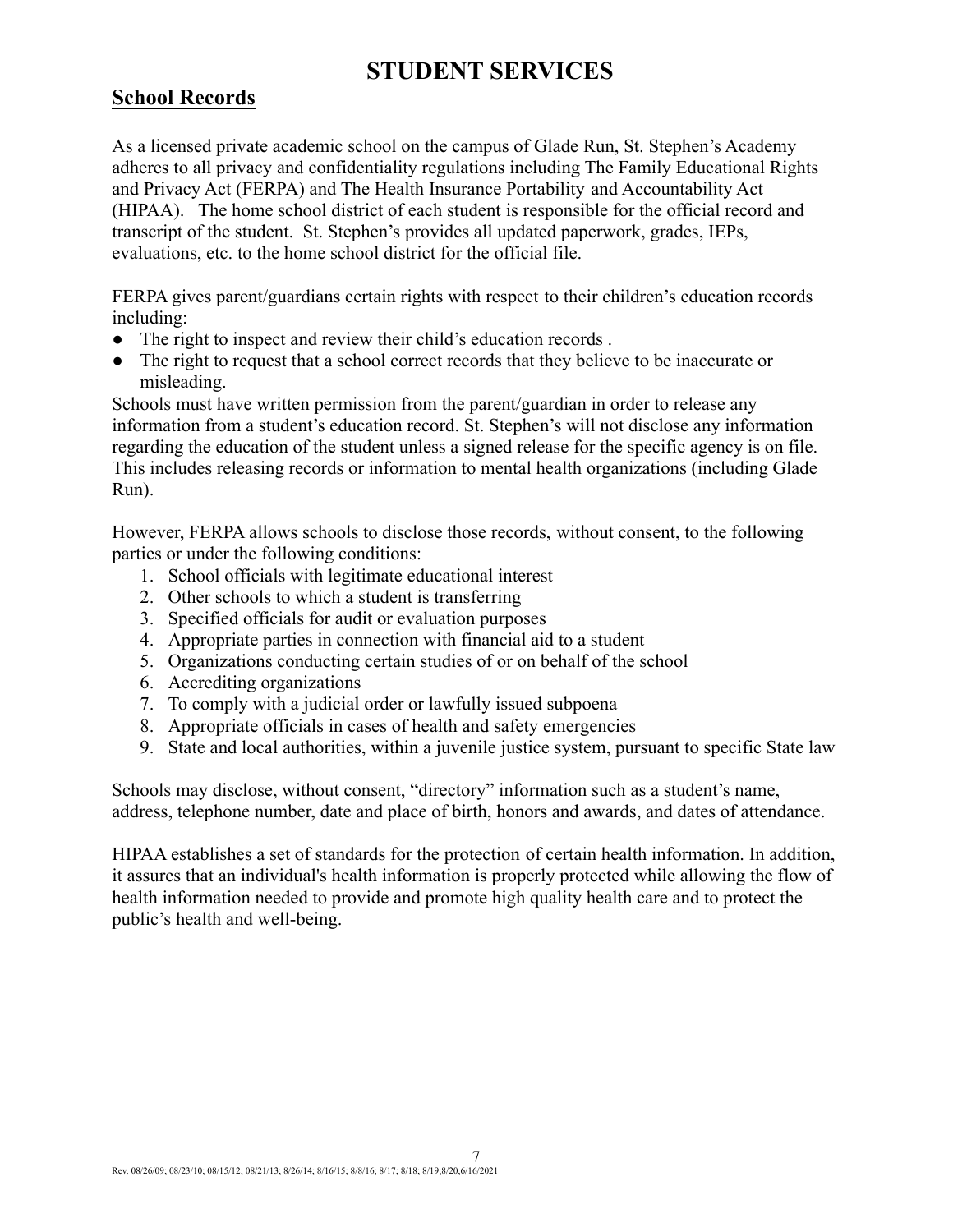### **Academics**

### **Curriculum and Daily Schedule**

St. Stephen's Lutheran Academy strongly believes in, and adheres to, a standards-based education model and the traditional grading system that colleges and universities recognize (based on numerical values) is used to communicate a student's achievement of course standards.

We offer specialized classrooms for students in the following areas: Emotional Support, our Enhanced Program, Autism Spectrum and Life Skills. The primary goal of our program is to help students maintain or progress academically while addressing behavioral difficulties. While at St. Stephen's there are opportunities to transition back to public school or a less restrictive setting. This is discussed by the student's team when the student has met set goals and made progress.

Teachers utilize a curriculum aligned to the Pennsylvania Core Standards. Courses are taught by either content certified or special education teachers. In addition to the core academic subjects, a variety of courses are offered in Art, Computers, Music, Physical Education, Technology and Daily Living Skills.

Students are dropped off in the morning starting at 8:00 am and provided breakfast. There is a daily eight (8) period schedule which runs from 8:30 am to 2:45 pm. Class periods are 42 minutes in length with 3 minutes between periods for transition. Classes rotate on a 6 day schedule with core classes occurring daily and encore classes rotating. Dismissal begins at 2:45 pm. At the beginning of each year, the classroom teacher will provide a schedule to students and parents/guardians.

### **Report Cards/Grading Policy**

Report cards are mailed to parent(s)/guardian(s) and school districts at the end of each nine week grading period. Parents/guardians will be updated through weekly contact from their child's teacher and teaching assistants. Parent(s)/guardian(s) are highly encouraged to attend IEP meetings which are scheduled throughout the school year.

Grades are based upon classroom work. Homework is a creative extension of class activities and is a vital part of the learning process. Completion of the work is the student's responsibility. St. Stephen's has a weighted grading system, 20% class participation, 30% test/quiz, and 50% class assignments.

St. Stephen's Academy utilizes the following grading scale and issues grades accordingly.

- A 100-90
- B 89-80
- C 79-70
- D 69-60
- F 59-50

Students are given grades only for the time that they were enrolled at St. Stephen's. Home school districts maintain permanent files and make grade level assignments. St. Stephen's will work with individual districts in regards to students with failing grades.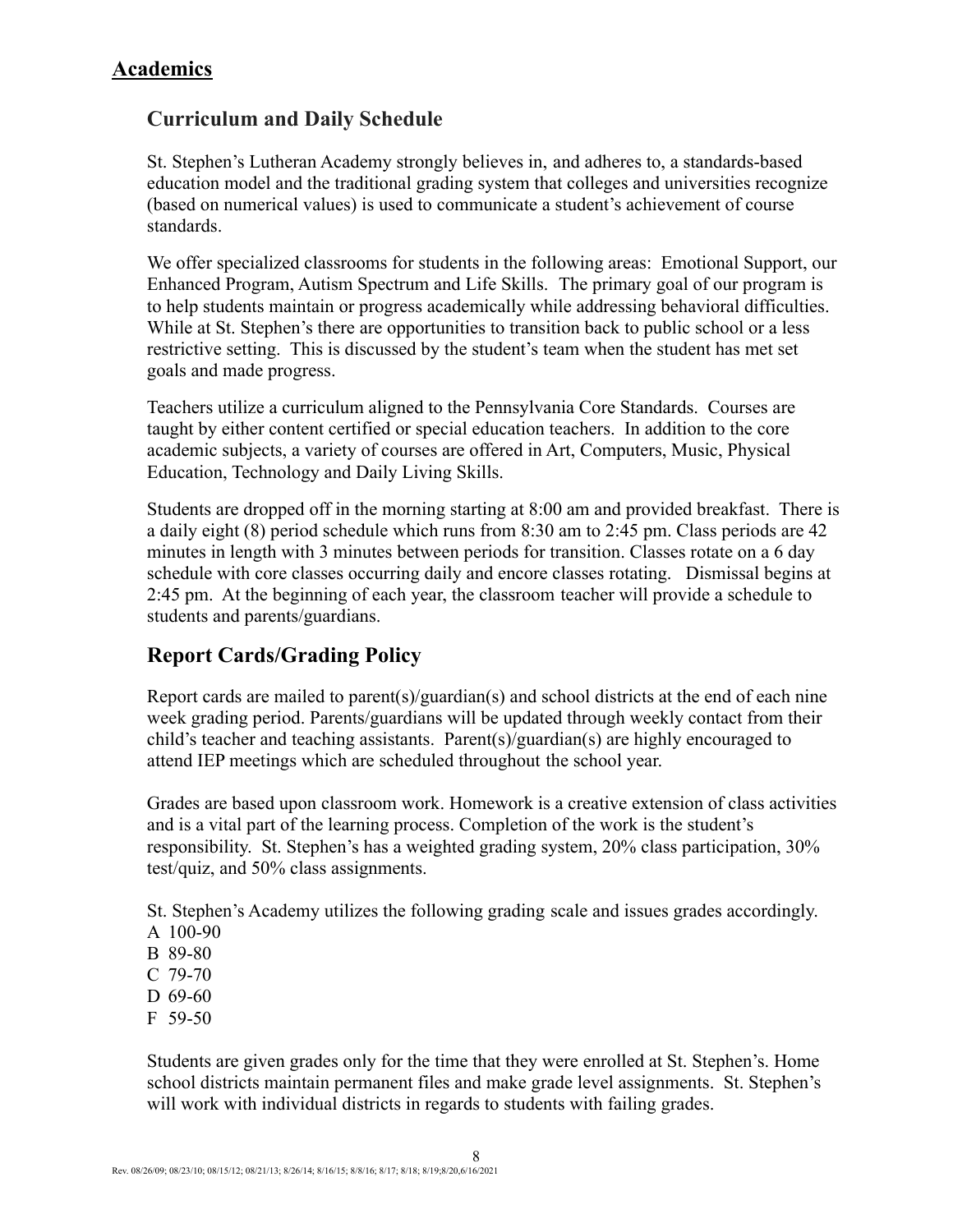# **Honor Roll**

The High Honor Roll is awarded when students earn an "A" in every class, including encore classes. The Regular Honor Roll is awarded when students earn all "A's and B's" as the Grade Point Average (GPA) must be above 3.0.

Honor Roll packages serve to recognize those students who make honor roll each quarter. Packages will be distributed at Community Celebrations. The PBIS Student Team will create these packages to distribute to the neighborhoods as needed.

### **Encore Classes**

Encore classes for all students include art, physical education, computer, music and health. These classes are taught by highly qualified teachers.

# **Glade Run Adventures**

Glade Run Adventures provides engaging educational and therapeutic experiences for students of St. Stephen's Lutheran Academy. Tailored to the goals of each class, Adventures incorporates our unique farm and garden environment into teaching and practicing a wide variety of social skills. Skills such as teamwork, communication, and personal responsibility are brought to life through structured activities with plants and animals. Students who participate in Adventures classes will have experiences with horses and various small animals (such as chickens, a miniature donkey, a miniature cow, cats, visiting therapy dogs and more) along with an abundance of plant life in the greenhouse and garden environments. Adventures staff are passionate, professional, certified and experienced in meeting the needs of St. Stephen's students.

# **Outdoor Classroom (Zelienople)**

Outdoor education utilizes Glade Run's three hundred  $(300 +)$  plus acre campus which includes an outdoor classroom for orienteering and team-building activities, hiking trails, a sugar shack for maple sugaring, a watershed, and an outdoor campsite. Students from the Utica site may visit the outdoor classroom on planned field trips.

# **Library**

A library is located at both sites. Classrooms visit the library routinely. Students are encouraged to check out books for their reading interests.

# **Senior Project Coordination**

In accordance with the requirements of the state of Pennsylvania, all students must complete a senior project in order to graduate from high school.

All seniors will complete a year-long senior project, which will consist of a philanthropic service to the community and a written report. Each student must also conduct an information search for post-secondary aspirations, such as entry into the workforce, trade schools, military or on the job training, as well as, a job-shadowing experience conducive to their desired occupational field. The student will then present his/her project to a panel of staff and administrators at St. Stephen's Academy.

*\*Please refer to the Senior Project Handbook for additional and specific information relating to the St. Stephen's Academy Senior Project.*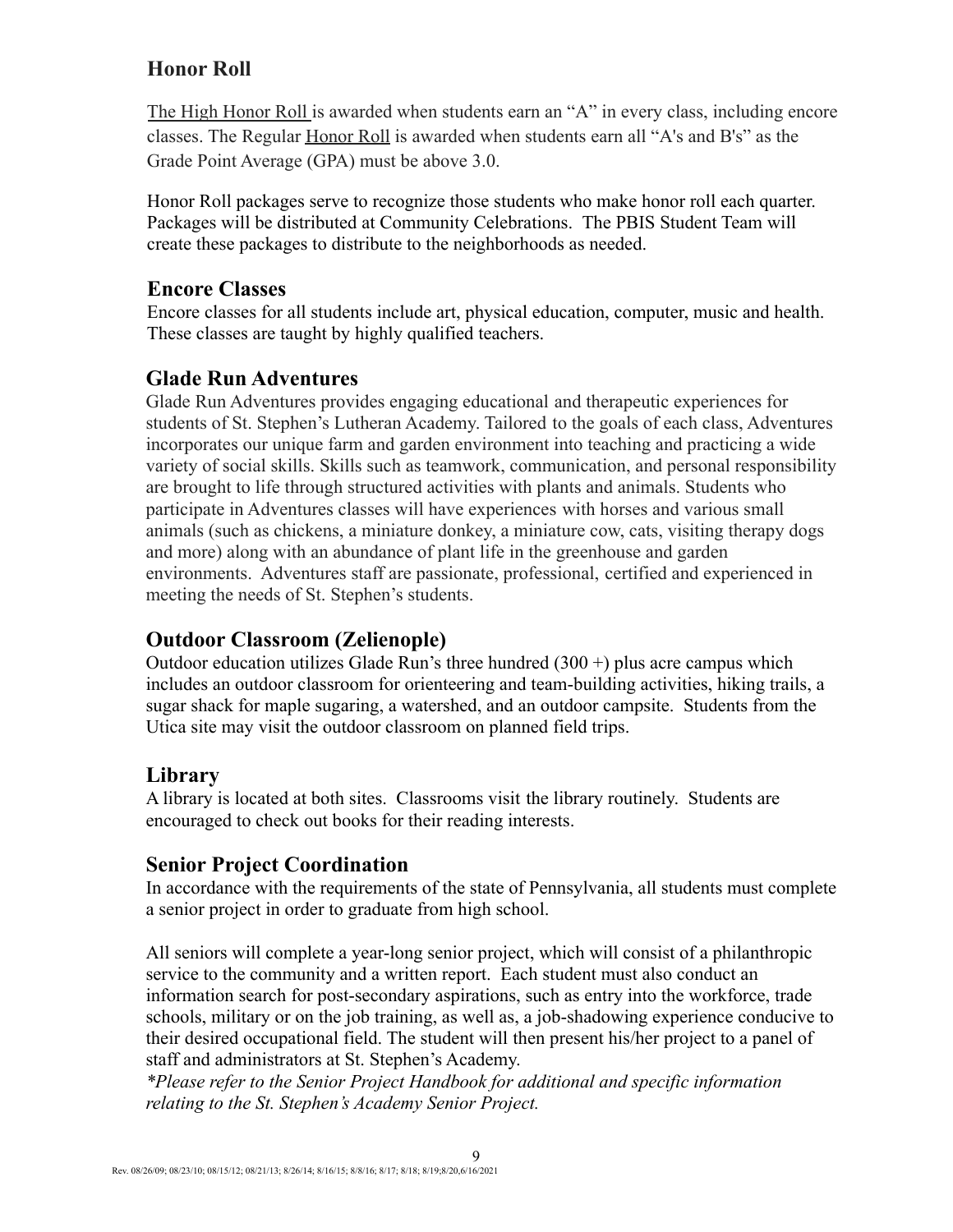### **Standardized Testing**

Students attending St. Stephen's participate in PSSA testing, PASA testing (if applicable) and the Keystone Exams. Scores on these tests are attributed to the home school district.

### **Technology**

The curriculum includes keyboarding, Google Drive, Microsoft Word, Publisher, PowerPoint Excel. Students will also have access to laptops, IPads, and Smart boards in the classrooms to enhance all learning opportunities.

St. Stephen's computers shall be used by students to support learning and to enhance instruction. All technology shall be used in a responsible, ethical and legal manner. Unethical and unacceptable behavior in violation of the usage rules set forth below shall be cause for taking disciplinary action, revoking network access privileges, and/or initiating legal action. Students and parents/guardians must sign a consent and waiver to allow students to use the internet while at school. It is imperative that the student and parent/guardian understand that Glade Run and St. Stephen's Academy does not have control of the information and data available on the internet, although it attempts to provide certain appropriate barriers to data that Glade Run and St. Stephen's deems unsuitable such as material that is illegal, defamatory, inaccurate or potentially offensive to some people. While Glade Run's intent is to make Internet access available to further its educational goals and objectives, account holders have the ability (but not the right) to access other materials as well.

The internet user is held responsible for his/her actions and activity within his/her account UNACCEPTABLE uses are:

- 1. Using the network for any illegal activity, including violation of copyrights, trademarks, distribution of stolen property or violation of other contracts.
- 2. Degrading or disrupting equipment, software or system performance.
- 3. Vandalizing the data of another user, infecting the computer with viruses or other destructive devices.
- 4. Gaining unauthorized access to resources or entities.
- 5. Invading the privacy of individuals
- 6. Using the account owned by another user
- 7. Posting personal communications with the original author's consent.
- 8. Posting anonymous messages
- 9. Intentionally viewing or downloading, storing or printing files that are profane, obscene or that use language that offends or degrades others.
- 10. Harassing others and using abusive or obscene language on the information network.
- 11. Accessing or using any services on the internet that imposes fees or charges for such use.

St. Stephen's has the right to monitor internet, network and computer activity in any manner that it sees fit to maintain the integrity of the information network and to assure compliance with guidelines and rules. Anyone accused of any of the violations has all of the rights that would normally apply if such a person were accused of any prohibited or illegal activity. Consequences of violations include but are not limited to:

- Suspension/Revocation of information network access
- Suspension/Revocation of network privileges
- Suspension/Revocation of computer access
- School suspension
- Legal action and prosecution by authorities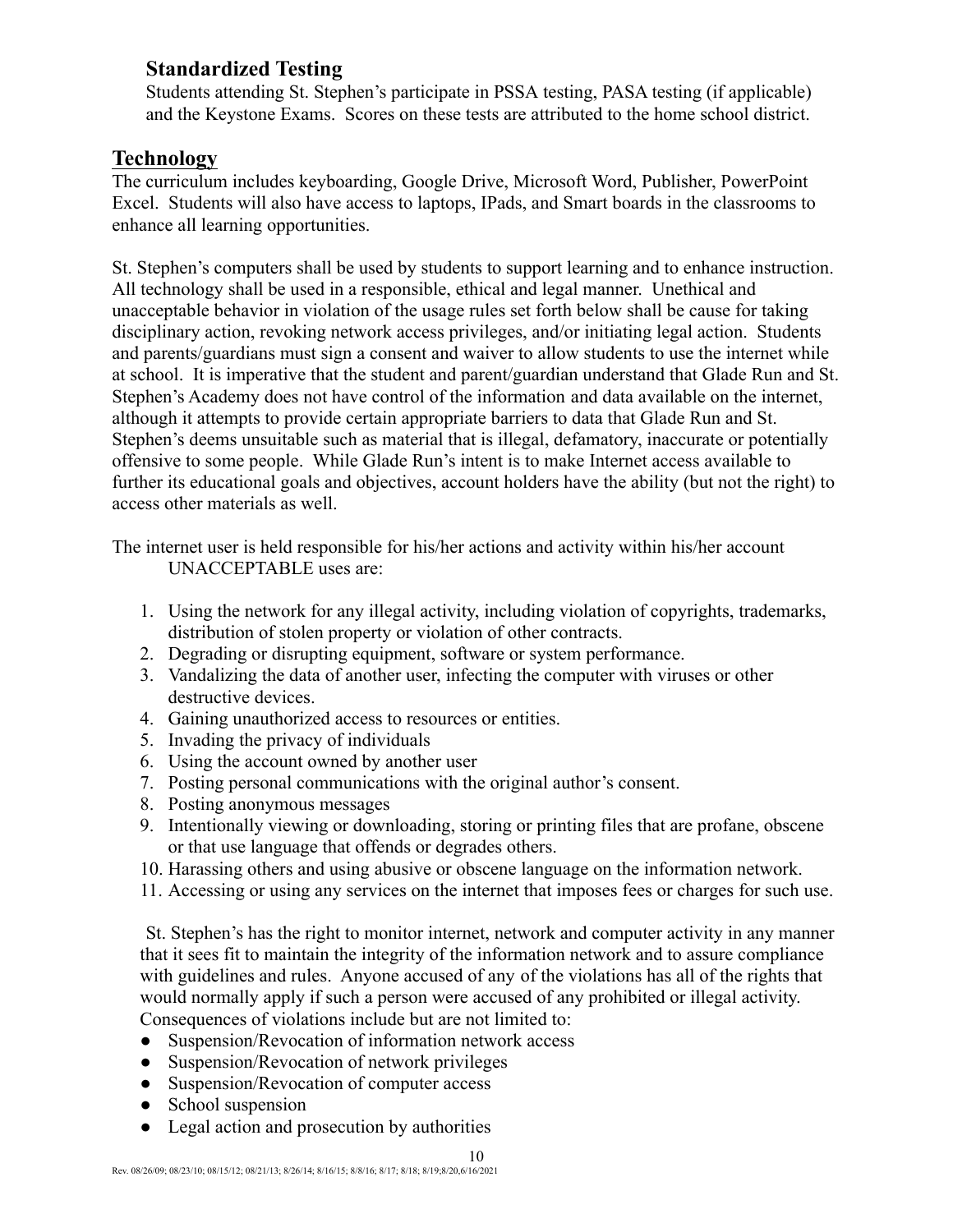### **School Guidance**

When a guidance counseling appointment is needed, students shall inform their teacher or teaching assistant who will then confirm the appointment time. Except in the event of an emergency, students must have an appointment prior to arriving to meet with the guidance counselor.

Students have the right to confidentiality regarding the content of their conversations with school personnel. Confidentiality shall be respected except when a student expresses the intent to harm oneself or another, a crisis necessitates disclosure or there is an allegation of abuse.

The school counselor in Zelienople provides classroom guidance lessons and activities to assist students with their social and emotional development. Students may also be selected to participate in the Jaguar leadership group. Additional supportive services are geared toward assisting students to experience success in the classroom setting and are not to take the place of the student's community mental health services.

### **School Based Outpatient Treatment (Zelienople)**

St. Stephen's Academy partners with the Glade Run School Based Outpatient Program to provide an opportunity for students to receive outpatient mental health services during the school day.

An office in the Learning Center school building is officially licensed as an outpatient office by the Pennsylvania Department of Human Services. An experienced, licensed, Masters Level Therapist from the School Based Program provides outpatient treatment for St. Stephen's students who are in need of such services, and are not currently in treatment with a therapist through some other service provider.

Because the therapist can see students during the school day, and throughout the week, during non-core academic class times, attended appointments are close to 100%. Students enjoy the availability of the therapist and the consistency of regular therapy sessions enhance and reinforce the trusting relationship between the student and the therapist.

Parents and/or Legal Guardians must meet with the therapist for an intake appointment prior to the start of student therapy sessions. Communication between the therapist and parents/ legal guardians is ongoing and could possibly include family sessions if needed. Inquiries about this service should start with a discussion with your child's classroom teacher, who will then make the initial contact to start the referral process. Because this is considered a regular outpatient service, payment is arranged through the family's health care insurance.

### **302 Petition**

In the event school professionals determine a student's behavior warrants psychological assessment, any staff in consultation with the principal, school counselor, and/or nurse may initiate a 302 petition to involuntarily hospitalize the student. The procedure is to contact the County Crisis for their evaluation and recommendations. Parent(s)/guardian(s) will be contacted at that time and are required to be involved in the 302 process. St. Stephen's will follow any recommendation from Crisis.

# **Childline**

All staff at St. Stephen's are mandated reporters. Anytime a student reports behavior that may be considered dangerous or abusive to the student, staff are required to call Childline to make a report. St. Stephen's will follow any request/recommendation from Childline.

11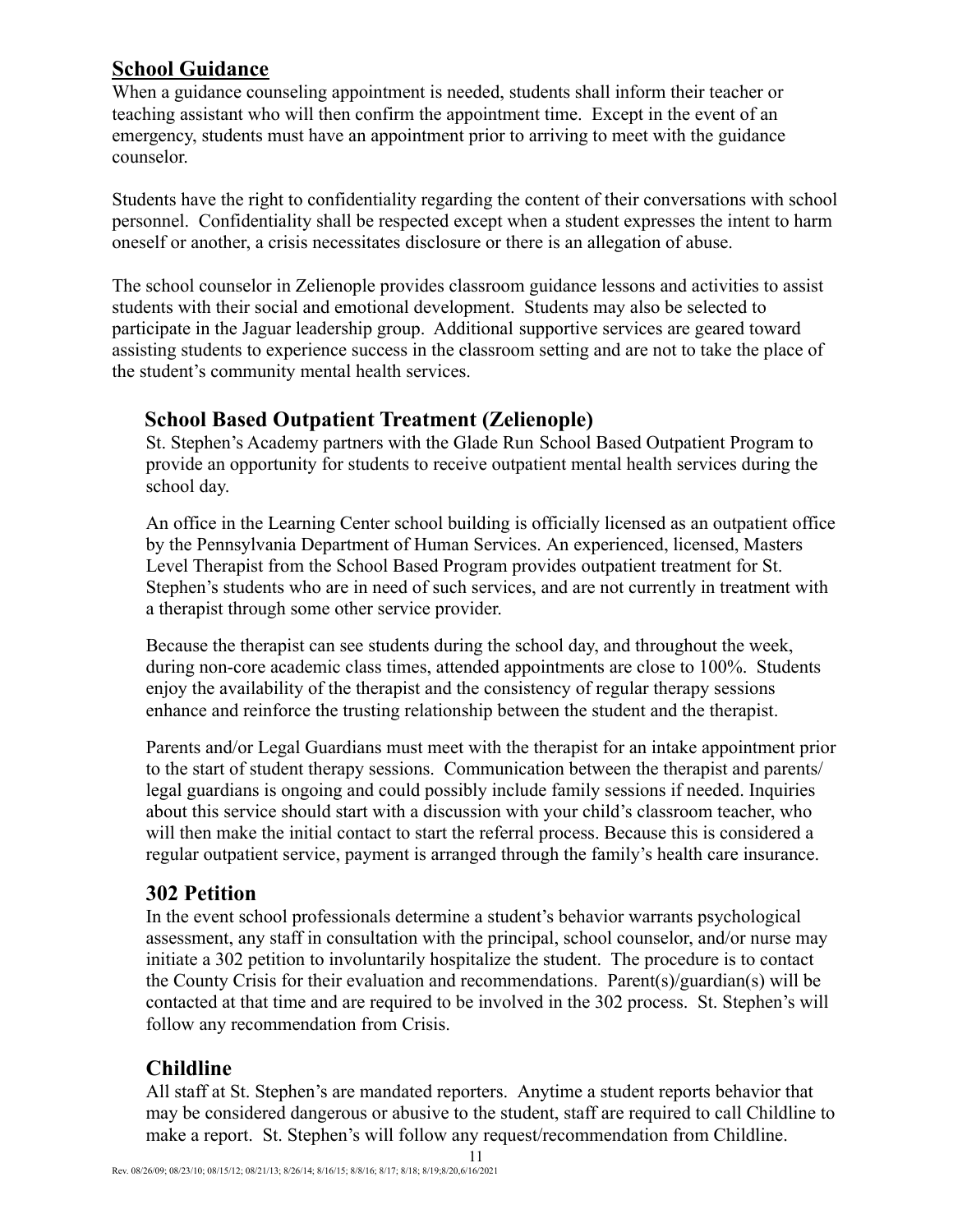# **Anti-Bullying and Social Skills Curriculum**

Classroom staff will offer anti-bullying lessons in a variety of manners. The Sanctuary Model strives to develop a community of nonviolence and many aspects of this model are used in bully prevention. Classrooms begin each day with a community meeting, which promotes a sense of belonging and encourages students to identify and express their feelings. Each student and staff develops a safety plan that lists positive coping skills that may be utilized in a school setting to help manage emotions throughout the day. Staff may utilize the PBIS Matrix and Healthy Relationship Curriculum to teach appropriate behavioral expectations. During Social Skills and Living Skills classroom staff will lead anti-bullying lessons, discussions and activities. Lessons may include:

- Identifying bullying behaviors
- How bullying hurts everyone
- How to prevent bullying
- What to do and what not to do when you are bullied
- Confidence building
- Self-esteem building
- Social skill building
- Anger management and conflict resolution skill building
- Learning to communicate thoughts and feelings safely

Bully Prevention/Sanctuary messages, quotes and tips will also be read daily during morning announcements to reinforce the importance of bully prevention.

### **Student Leadership**

There are leadership opportunities for students through the Student Council and PBIS Student Team. The goals of these leadership opportunities at St. Stephen's are to organize activities, plan student events, plan teacher/staff recognition, conduct student orientation, and help solve problems at the school. More importantly, these leadership opportunities provide student leadership development and involve students in meaningful ways both in and beyond the classroom. They provide opportunities for students to demonstrate their talents, abilities and interests while continuing to develop new skills. They are also a way to give students more ownership in the school. These leadership opportunities are important because student input can improve and strengthen the school in ways that the principal, school administrators, teachers, and staff cannot do alone. Students bring new energy and ideas to the school. In addition, student leadership provides opportunities for students to get involved and to learn skills that can be transferable to the workplace or community. These opportunities are organized through the neighborhoods and students work under staff supervision.

### **Volunteer Experience**

Volunteer experiences provide students with an opportunity to learn responsibility, gain trust, and experience a position of interest to them. Some of the positions available at the sites may include:

Art Assistant Physical Education Aide Cafeteria Assistant Student Mentors Library Assistant Teacher's Aide Morning Announcer Horse Barn Volunteer Core Teacher's Assistant School Store Volunteer Horticulture Volunteer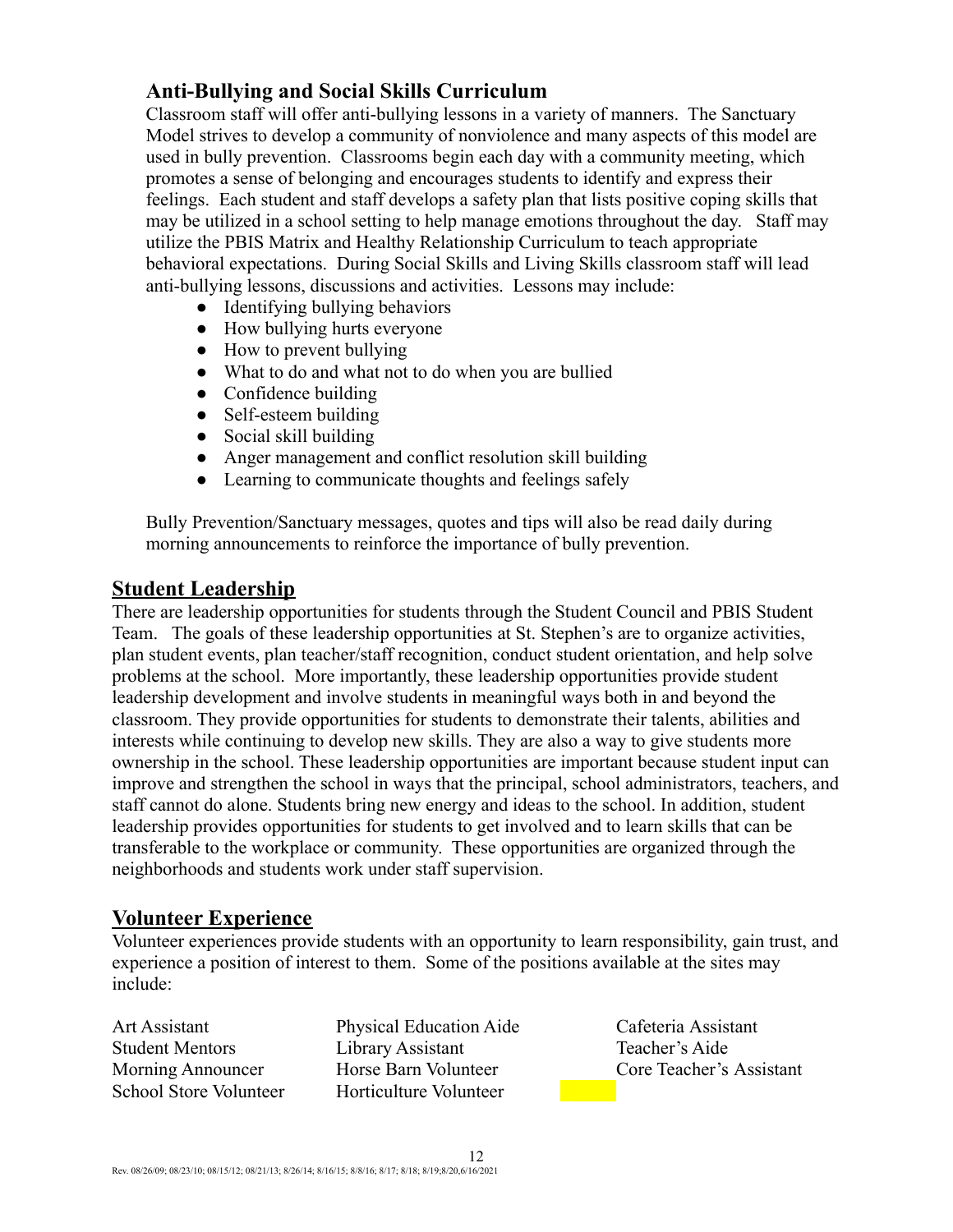### **Medical/Nursing**

### **State Regulations**

St. Stephen's Academy employs a full-time registered nurse. All PA State Regulations are followed. Screening for vision, scoliosis, height and weight are completed. Hearing and speech screenings are serviced by outside agencies. Physical and dental examinations are to be completed by the student's family physician and dentist. Parent(s)/guardian(s) also have the option to contact their home school district to set up appointments to have physicals or dental work done by the school doctor or dentist. A letter of reminder will be sent out to each student who is required to have a dental or physical examination completed.

### **Illness and Accidents**

If a student is too ill to be in school, the school nurse will notify the parent/guardian and request that the student be picked up from school as soon as possible. Transportation is the responsibility of the parent/guardian.

In the event of an accident requiring medical attention, the parent/guardian will be called and is expected to make arrangements for such treatment. However, in the case of an emergency requiring immediate hospital care, the student will be transported to the nearest hospital by ambulance. Parent(s)/guardian(s) will be notified of this action in such circumstances. Payment for ambulance service will be the responsibility of the parent/guardian.

In case of an emergency, it is vital that St. Stephen's Academy has current phone numbers to reach parent/guardian; therefore it is imperative that parent/guardian keep St. Stephen's informed of all current phone numbers. Notify St. Stephen's with any changes to home or work numbers and addresses. Two emergency contacts are required in the event the parent/guardian/guardians cannot be reached. These contacts **must** have access to a vehicle.

A state required Emergency and Health Information form must be completed by the parent(s)/guardian(s) upon enrollment in St. Stephen's Academy. This form is completed annually.

### **Prescribed Medication/Over the Counter Medication**

The nurse or med trained personnel will dispense all medication **only** with a physician's order. This includes prescribed and over-the-counter drugs (which includes cough drops)

**Under no circumstances should students bring into the school either prescribed or over the counter medication**. Parent/guardian, or a responsible adult whom the parent/guardian has entrusted, are to deliver a student's medication to the nurse. Any violation of the procedure can result in the parent(s)/guardian(s) being liable for any misuse, sale, or death should your child or another student misuse medication that you have permitted them to bring to school in violation of this policy.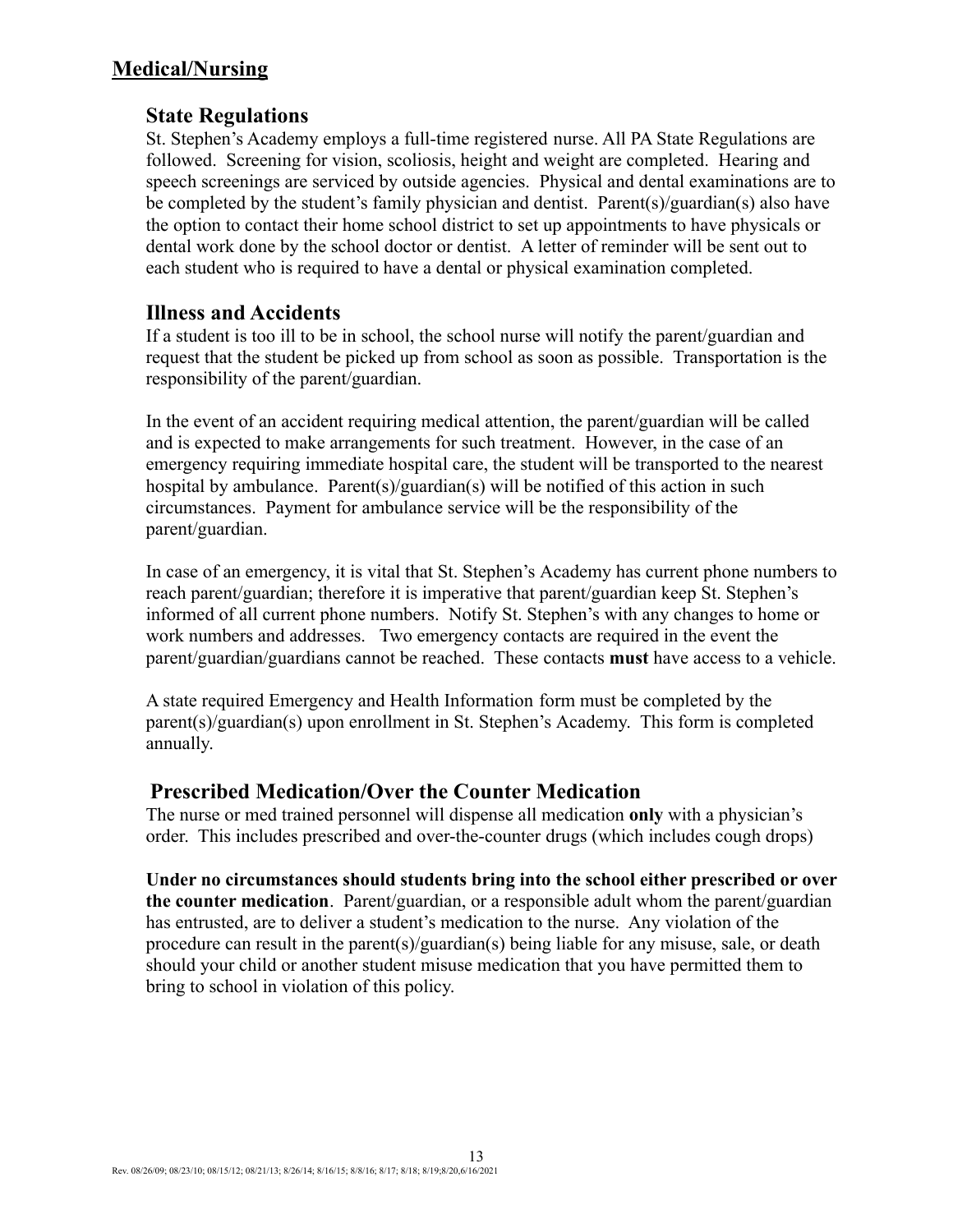# **STUDENT INFORMATION**

### **Student Rights and Responsibilities**

All students have the right to an education. With this right comes the responsibility to act, dress, study and express oneself in an appropriate manner suitable for maintaining an environment conducive to learning. No student has the right to infringe upon the rights of other students to have a quality education. Students at St. Stephen's are also responsible for upholding their home school district's discipline and attendance policies. It is the intent of St. Stephen's Academy to protect and preserve the rights of all students in an effort to provide the best education possible.

- 1. Each student is responsible for regular school attendance and punctual arrival.
- 2. Each student must respect the religious beliefs of others.
- 3. Each student must try to express himself/herself in an appropriate manner and not to disrupt the operation of the school.
- 4. Each student is responsible to be aware of and follow school policies and procedures.
- 5. Each student is responsible to volunteer information in matters relating to the health, safety and welfare of the school community and protection of school property.
- 6. Each student is responsible to assist the staff in the operation of a safe school.
- 7. Each student is responsible to use proper care when using school facilities and equipment.
- 8. Each student is responsible to respect the rights of school administrators, teachers, staff, other students, parent(s)/guardian(s), visitors and/or all others who are involved in the educational process.

### **Transportation**

The home school district provides bus transportation for students. It is the student's responsibility to be Accountable, Safe, and Kind on the bus. Any report of misconduct, will be reported to the home school district and the parent(s)/guardian(s). Excessive inappropriate or unsafe behavior may result in the loss of bus/van privileges at the discretion of the home school district. The student's parent or legal guardian will then be responsible for transporting the student to and from school for an amount of time determined by the home school district. **For any questions or concerns regarding bus transportation, please contact the home school district or bus garage.**

### **Student Driving**

It is the policy of Glade Run and St. Stephen's Academy that student drivers are prohibited to drive on campus.

### **Arrival**

At the Zelienople site, buses report to two drop sites in the morning to drop off students. Students are dropped off at the Learning Center lower entrance and the side entrance of the Main School. Students at the Utica site will be dropped off at the main entrance of the school. Students are to remain on the bus/van until directed by school personnel beginning at 8:00 am. All students arriving after 8:30 am must be signed in at the front desk.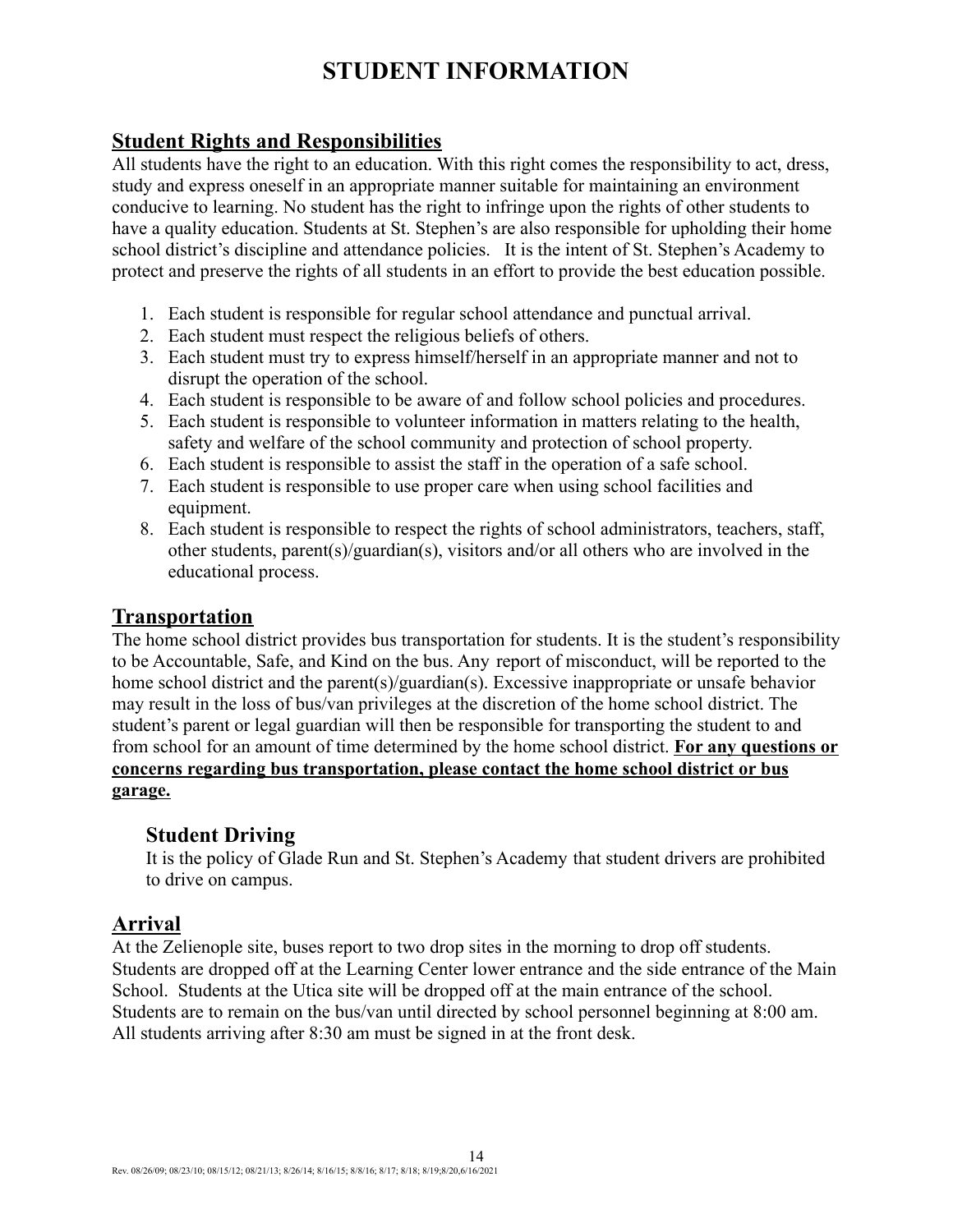# **Dismissal**

Students remain in their classrooms until their bus is called beginning at 2:30pm at the Utica campus and 2:45 pm at the Zelienople campus. Students are asked to exit the classroom in an orderly manner and walk directly to their assigned bus. Students must ride their assigned bus/van and are not permitted to ride other buses/vans.

For safety reasons, any student who is considered unsafe to transport at dismissal time will not be permitted to ride the bus/van home. The student's parent/guardian will be called and is responsible to transport the student home.

### **Meals**

At the Zelienople site, students are offered breakfast and lunch during the school day. Snacks may also be offered by the classroom staff. Meals are provided by the nutritional services department. Students can select a meal from choices which are nutritionally balanced. Students enter the last six digits of their social security number (their student ID) in the keypad when checking out.

At the Utica site, students are offered breakfast and lunch during the school day. Snacks may also be offered by the classroom staff. Nutritionally balanced breakfast and lunches will be provided to the students. A hot lunch will be provided to all students through a contract obtained with the Franklin Area School District. Meals at these locations are included as part of the programming cost.

In order to provide a safe and pleasant dining environment, it is necessary that each student act in a respectful and courteous manner. Students are responsible for utilizing appropriate table manners and eating at the table assigned to their classroom. Should a student's behavior warrant a removal/absence from the dining hall, a meal will be provided in the classroom. This meal is called a late tray and typically consists of a sandwich, fruit/vegetable and milk. Please discuss any meal concerns with your child's classroom staff.

Students who wish to pack their lunch are encouraged to bring nutritionally balanced meals. Pop/soda is not permitted.

Fundraisers will follow the "Smart Snacks in School Fundraisers" in which a maximum of ten exempt fundraisers will be allowed throughout the school year.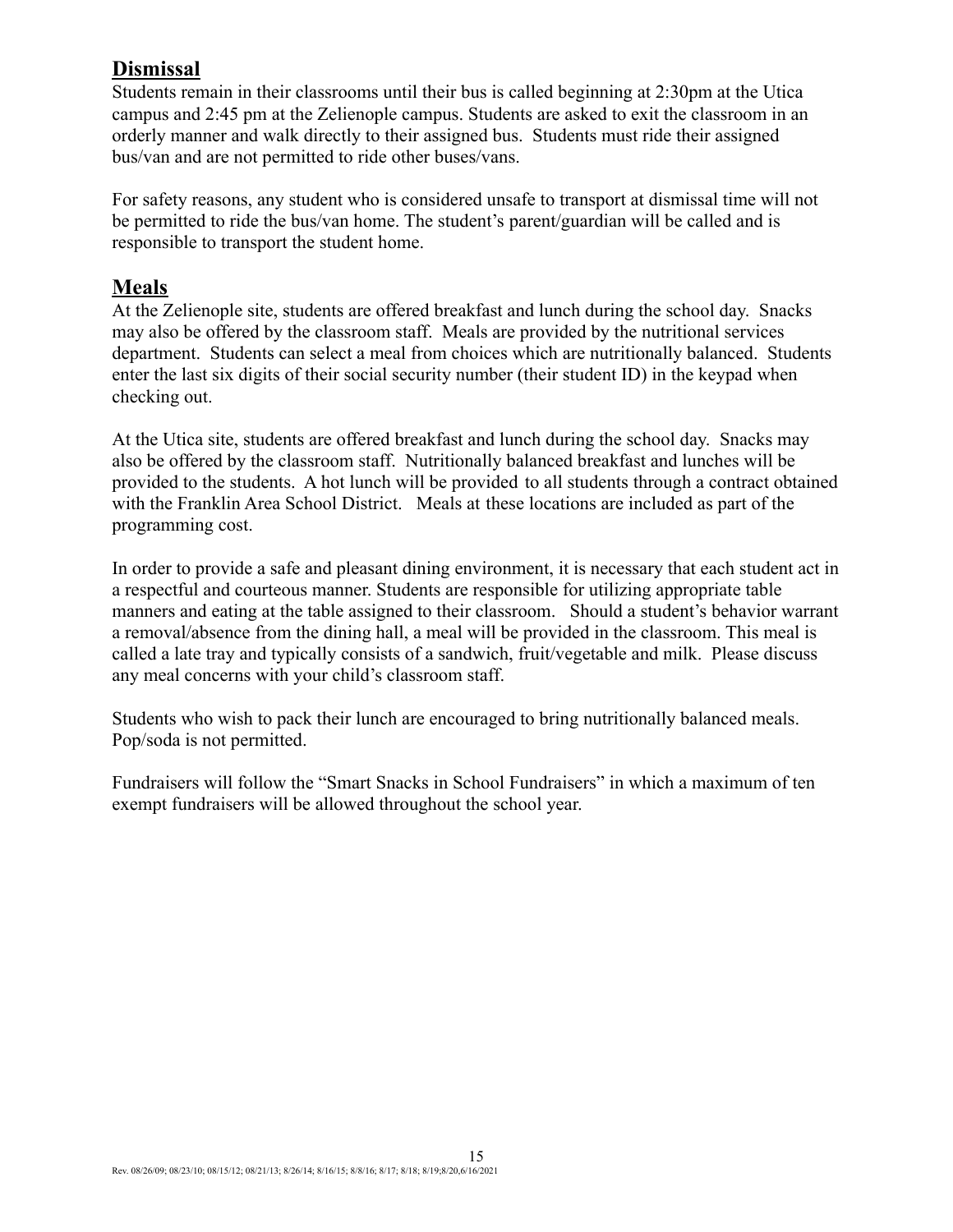# **ATTENDANCE**

St. Stephen's believes that regular school attendance can improve student's opportunities for academic and social accomplishment, and help students develop a sense of responsibility, discipline and good work habits. Students are required by law to be in full attendance each school day unless absent for an approved reason. In addition, state law requires that a student's parent/guardian or legal guardian send an excuse for each absence. In the event of an absence, students must provide a **written or electronic excuse** from their parent or legal guardian within **3 school days**. Communications via phone calls are not an acceptable excuse. All excuses should contain the following information:

- 1. Date the note is written
- 2. Name and grade of student
- 3. Date of absence or tardiness
- 4. Cause of absence or tardiness
- 5. Signature of parent/guardian or legal guardian

Absences from school are recorded as "excused" and "unexcused". St. Stephen's monitors, records and reports the attendance of all students to the home school districts on a weekly basis. The home school district may determine if an absence is excused or unexcused or if a TEP (Truancy Elimination Plan) meeting is held.

#### **Absent slips are included in the back of this handbook.**

### **Excused absences:**

- 1. Illness
- 2. Death in the family
- 3. Religious holiday
- 4. Quarantine
- 5. Home school district snow days for impassable roads
- 6. Suspension from school
- 7. Pre-approved educational trips and tours
- 8. Required court appearances
- 9. IEP or other school related meetings
- 10.Medically approved therapeutic leaves
- 11.Doctor's appointments

#### **Unexcused absences**:

- 1. Refusal to come to school
- 2. Missing the bus
- 3. Following the home school district calendar, excluding inclement weather

Please note that in accordance with the ASK Program, a student will not accumulate points during any absence.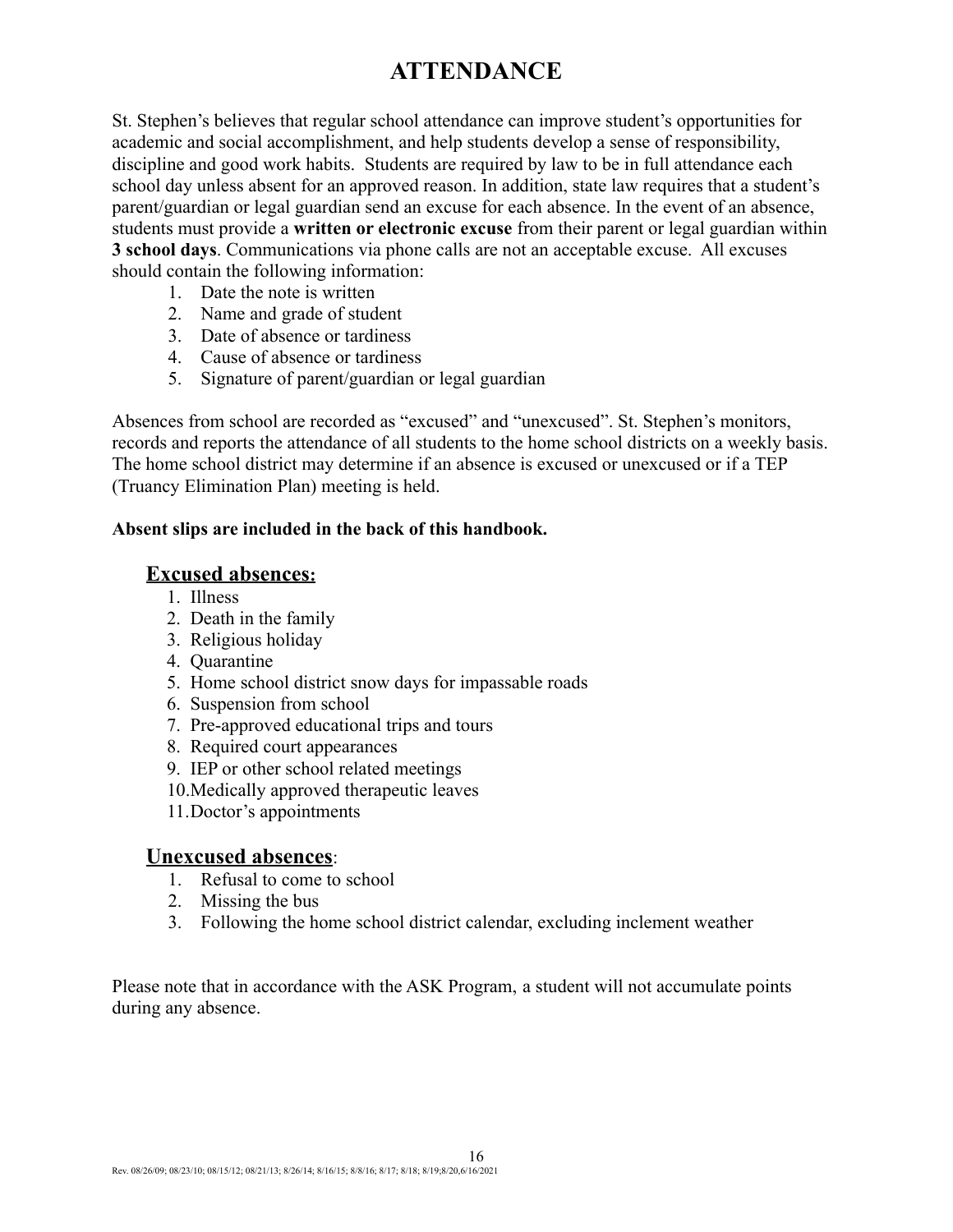# **Appointments**

Parents shall strive to make all doctor and therapeutic appointments for after school hours. If it is necessary for appointments during school, please arrange for transportation from school in order to minimize absences.

### **Early Dismissals/Tardiness/Late Arrivals**

It is requested that a student's classroom staff be notified in advance of early dismissals/late arrivals for appointments. Parent(s)/guardian(s) must come to the main school front desk and sign their child in and out when taking them to and from appointments. Students are permitted to leave school only with persons approved on their Emergency Health Form in the student's file. **It is the parent/guardian's responsibility to notify the bus company and inform them that their child will not be riding the bus when the student has an early dismissal or a planned late arrival.**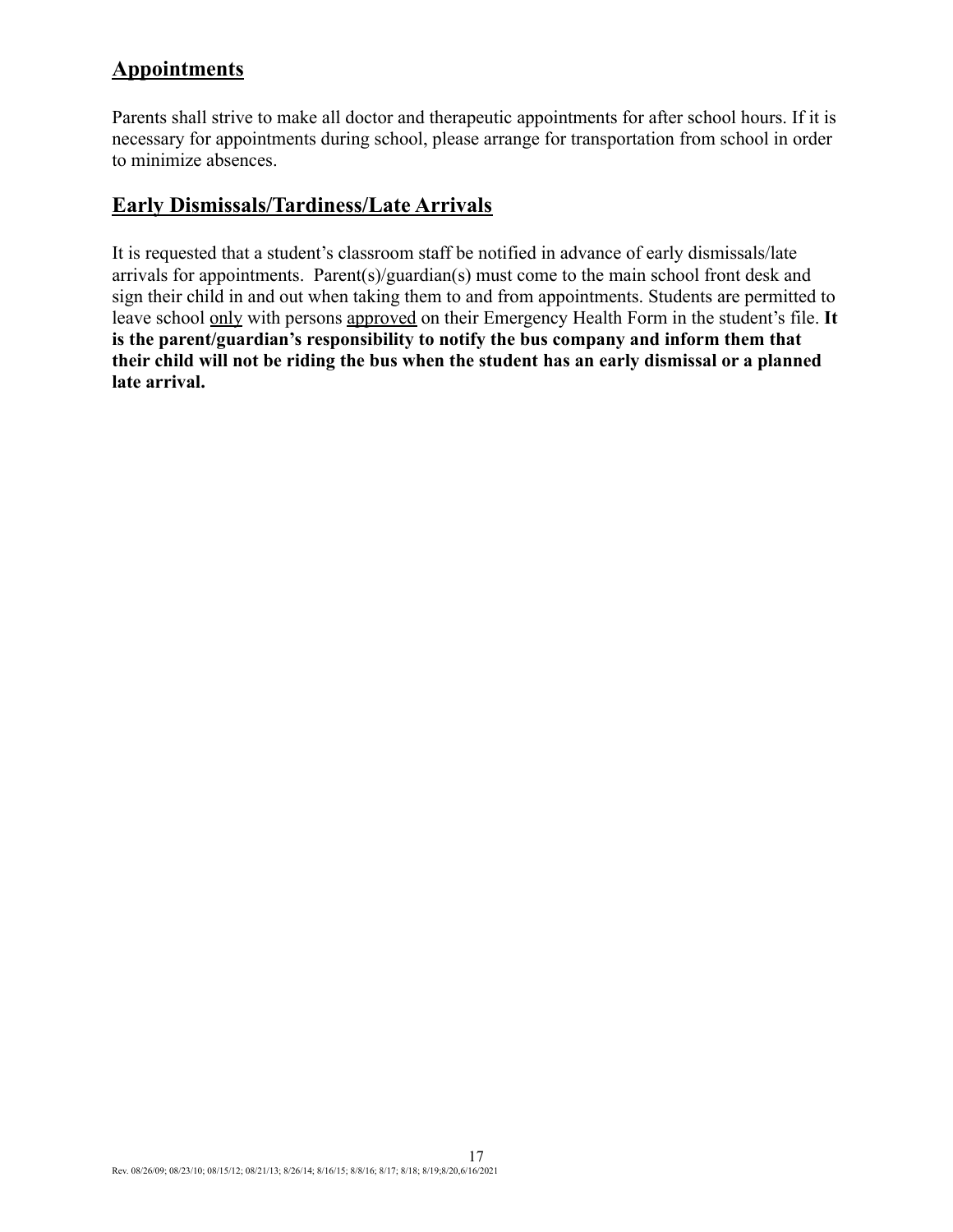# **STUDENT SAFETY**

### **Safety Procedures**

### **Metal Detectors**

A metal detector is located at the student arrival entrances of the school buildings to ensure the safety of the students and staff of St. Stephen's. When arriving at school in the morning, students will walk through the metal detector and are required to be searched. Staff will monitor this process and wand students with a hand held metal detector. When entering the building, staff should be handed all metal objects that may trigger the detector (keys, metal spiral notebooks, trapper keepers, etc.). All students are required to respond appropriately to staff directives regarding this process.

### **Searches/Inspections**

In order to ensure the safety and security of our school, all students will be searched via walk-through and hand-held metal detectors. Students will be asked to empty his/her pockets and hand over all items. All items will be placed in a bin and checked by staff. Approved items will be returned to the student after the entire search is complete. Students may be asked to remove their shoes by random assignment. Students will then proceed in line and will be asked by staff to pull out their pockets. Using a flat, open hand, staff will pat down all pocketed areas of the student. Students will then proceed through the metal detector and be wanded with a hand held wand. Any student who refuses to comply with this procedure will not be permitted to enter St. Stephen's Academy and his/her parent(s)/guardian(s) will be notified. The student may be excluded from school until he/she is agreeable to the search. The home school district will be notified of all incidents and refusals.

All St. Stephen's students and their belongings are subject to being thoroughly searched if St. Stephen's staff determines that reasonable suspicion exists to believe a student is in possession of **contraband.**

- 1. If a staff member has reason to believe that a student is in possession of contraband, the principal will immediately be contacted to determine if a search is necessary.
- 2. The student will remain within staff sight and/or reach until a decision is made whether or not to conduct the search.
- 3. In the event a search is recommended, the parent/guardian will be contacted to inform them of this decision. If applicable, a caseworker and/or probation officer will also be notified. If the above legal guardians are unable to be reached prior to the search, attempts will be made to reach these individuals after the search, until contact is made. Failure to reach the guardian, however, will not necessarily prevent the search from proceeding.
- 4. All searches shall be conducted by a staff person of the same gender and observed by a staff witness of the same gender. These searches shall occur in a private area, away from other students.
- 5. The student will be asked to empty his/her pockets. These items will be checked by staff and confiscated if necessary. Students will also be required to remove their shoes. Students will be asked to shake out all clothing items in front of staff.
- 6. The staff responsible for the search shall document the process and notify all parties.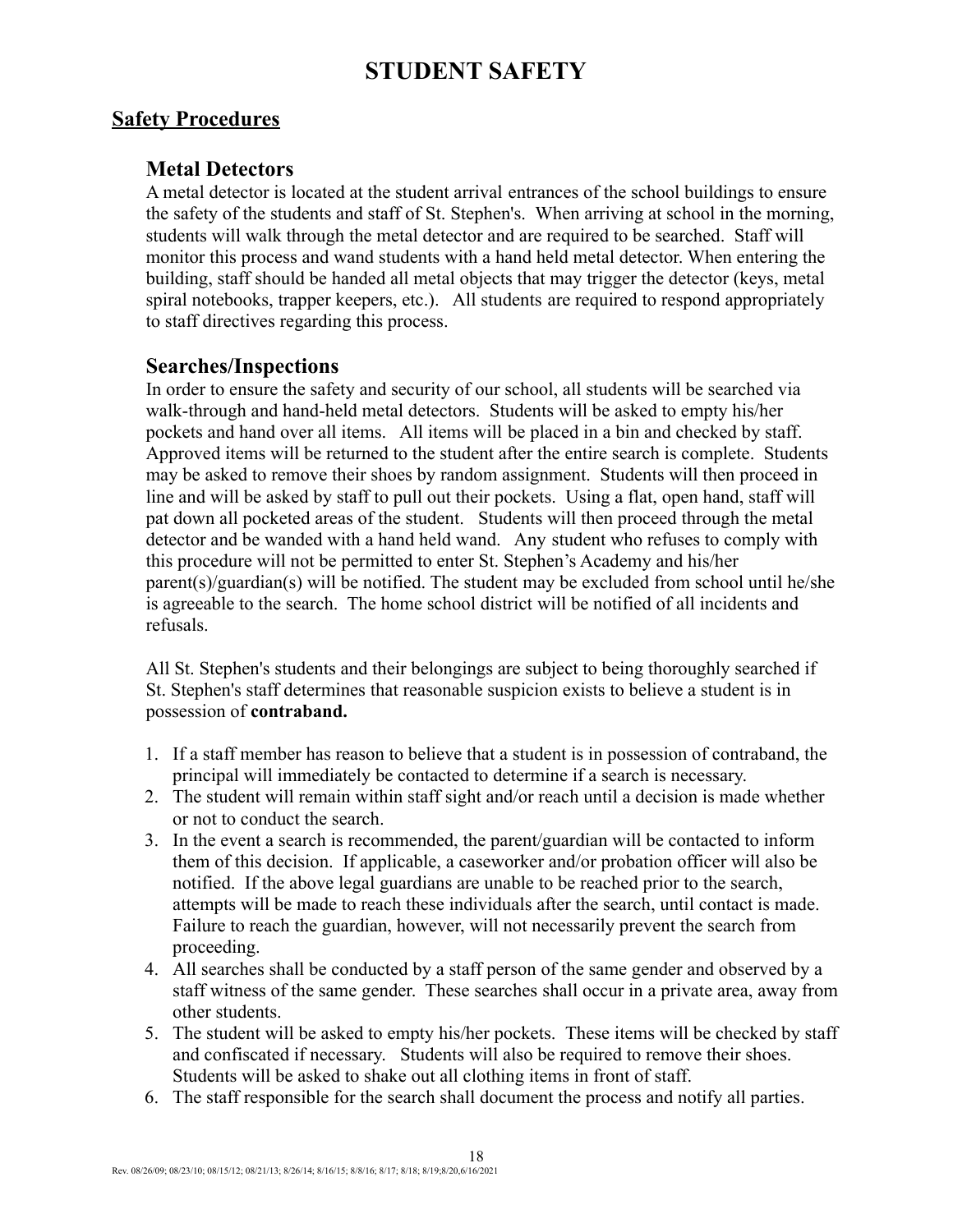### **School Building Search**

All campus facilities, including classrooms, are under the exclusive control and ownership of Glade Run. St. Stephen's reserves the right to enter, inspect and search any room and its contents or other area, without notice to our students. St. Stephen's will conduct periodic, unannounced health and safety inspections of St. Stephen's facilities.

### **Property Destruction**

Students are responsible for the proper care of all books, supplies, technology, and furniture. Students who damage property, break windows, etc. will be required to make restitution, and may be subject to disciplinary action.

### **Substance Use/Abuse**

St. Stephen's Academy recognizes that substance use/abuse and dependency seriously impairs the ability of students to develop their full academic, social potential and adversely impacts the educational environment. St. Stephen's Academy endeavors to utilize curriculum, programming, administrative/faculty efforts and disciplinary procedures to prevent/intervene in the misuse or abuse of drugs/alcohol substances by its students. The following action will be taken immediately by St. Stephen's Academy concerning incidents of possession, distribution, sale, use or suspicion of being under the influence of a controlled substance, by any student on school property:

- 1) Administration and/or School Nurse is notified
- 2) Parent(s)/guardian(s) are informed
- 3) Law enforcement may be contacted
- 4) Home school district notified

St. Stephen's reserves the right to have the student transported to the hospital for assessment/evaluation if a student is suspected to be under the influence of any drugs/alcohol and the nurse has a medical concern.

### **Physical Interventions**

St. Stephen's uses physical interventions with students when a situation is encountered to protect the safety of the student, staff, and others. St. Stephen's staff are trained in Therapeutic Crisis Intervention through Cornell University which allows them to properly perform physical interventions and to assess and identify when an intervention is necessary. All students are assessed following a physical intervention by a trained professional. The parent/guardian is notified following any restraint. A school administrator will contact the home school district and the parents have the right to request a meeting. Restraints are documented in the student file.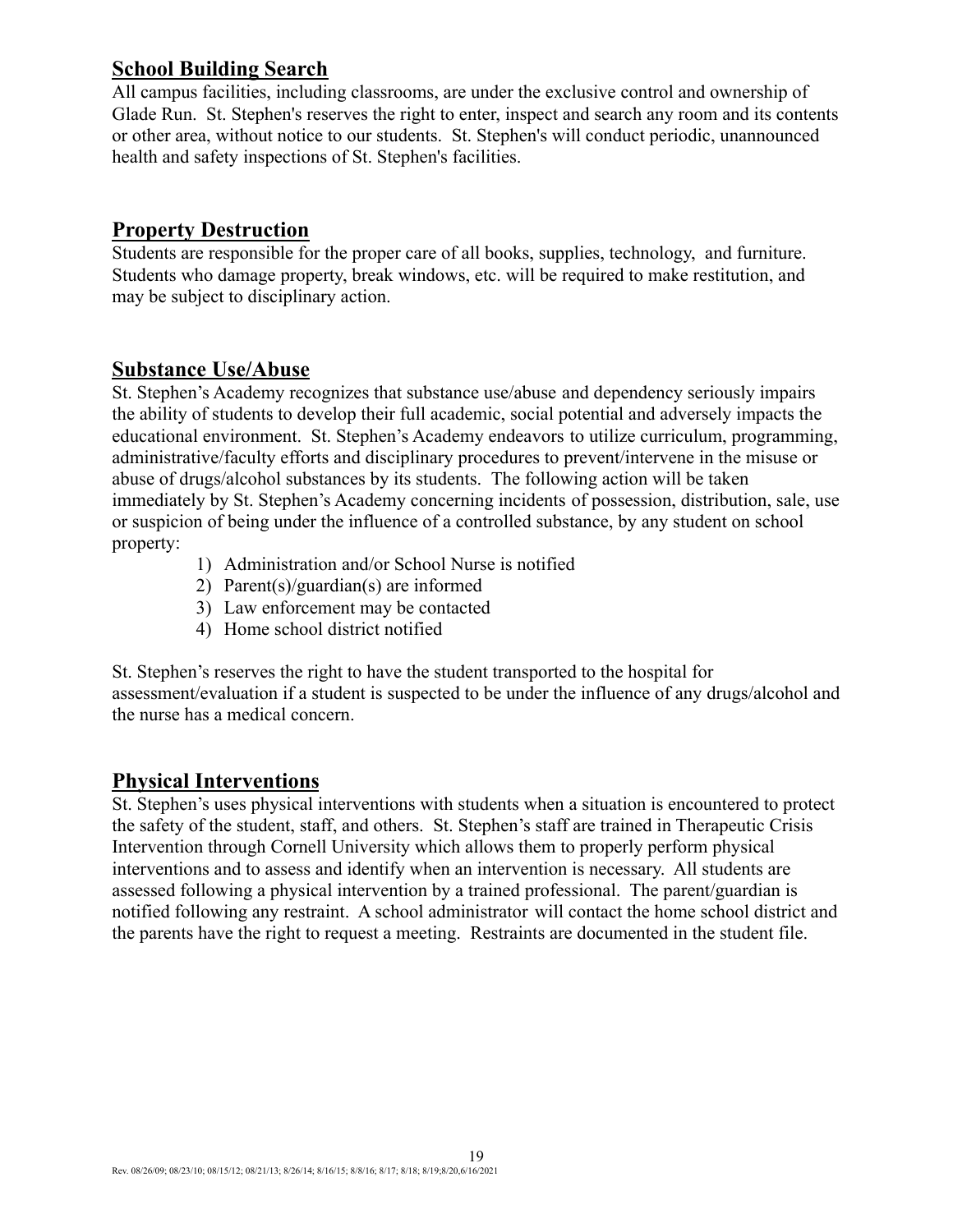# **Dress Code**

All students are expected to exhibit a neat, well-groomed appearance and contribute to a safe school environment. Clothing that interferes with the learning process and may be a hazard or distraction to the student is not permitted. Exceptions to this dress code require documentation. St. Stephen's has adopted the following dress code and the following items **are prohibited**:

- Clothing, apparel or jewelry that promotes sexual activity, violence, death, suicide, gang membership, the use of alcohol/drugs, or that demeans persons of another race, gender, sexuality, religious persuasion, ethnicity, national origin and disability.
- Clothing or apparel that reveals or exposes the midriff/lower back or sides of the upper body, torso, cleavage or undergarments. This includes tank tops, spaghetti strap tops, halter tops, and muscle shirts.
- Clothing or apparel that is excessively tight, excessively baggy, transparent, torn in inappropriate areas, and/or see-through.
- Pajama tops or bottoms, including lounge pants
- Sunglasses
- Hats and head coverings inside any buildings. All bandanas are prohibited at all times. Headbands with bandana print are also prohibited.
- Flip Flops, Slides, and Slippers. Shoes must be worn at all times.
- Steel toed shoes/boots.
- Spiked jewelry, dog chains, chokers, ball bearing chains and chain wallets. Any clothes with items of this nature are prohibited.
- Jackets, top coats and outerwear during class. Hooded sweatshirts are permitted although hoods must remain down in all buildings.
- Shorts and skirts must be mid to lower thigh length.
- Earrings, piercings and gauges that are larger than the size of a quarter. Students will be asked to remove jewelry which is considered to be unsafe.
- Any attire that is determined by staff to be unsafe, disruptive or distracting to the educational process

Parent(s)/guardian(s) will be notified of all dress code violations. Any student who comes to school in clothing that does not meet the above requirements will be loaned appropriate clothing for the school day if available. Clothing must be returned at the end of the school day. If clothing is not available, the parent/guardian or legal guardian will be called to bring appropriate clothing to school or take the student home if he/she is non compliant. This will be considered an unexcused absence. Continuous violations of the dress code will result in notification of the home school district and may result in disciplinary action.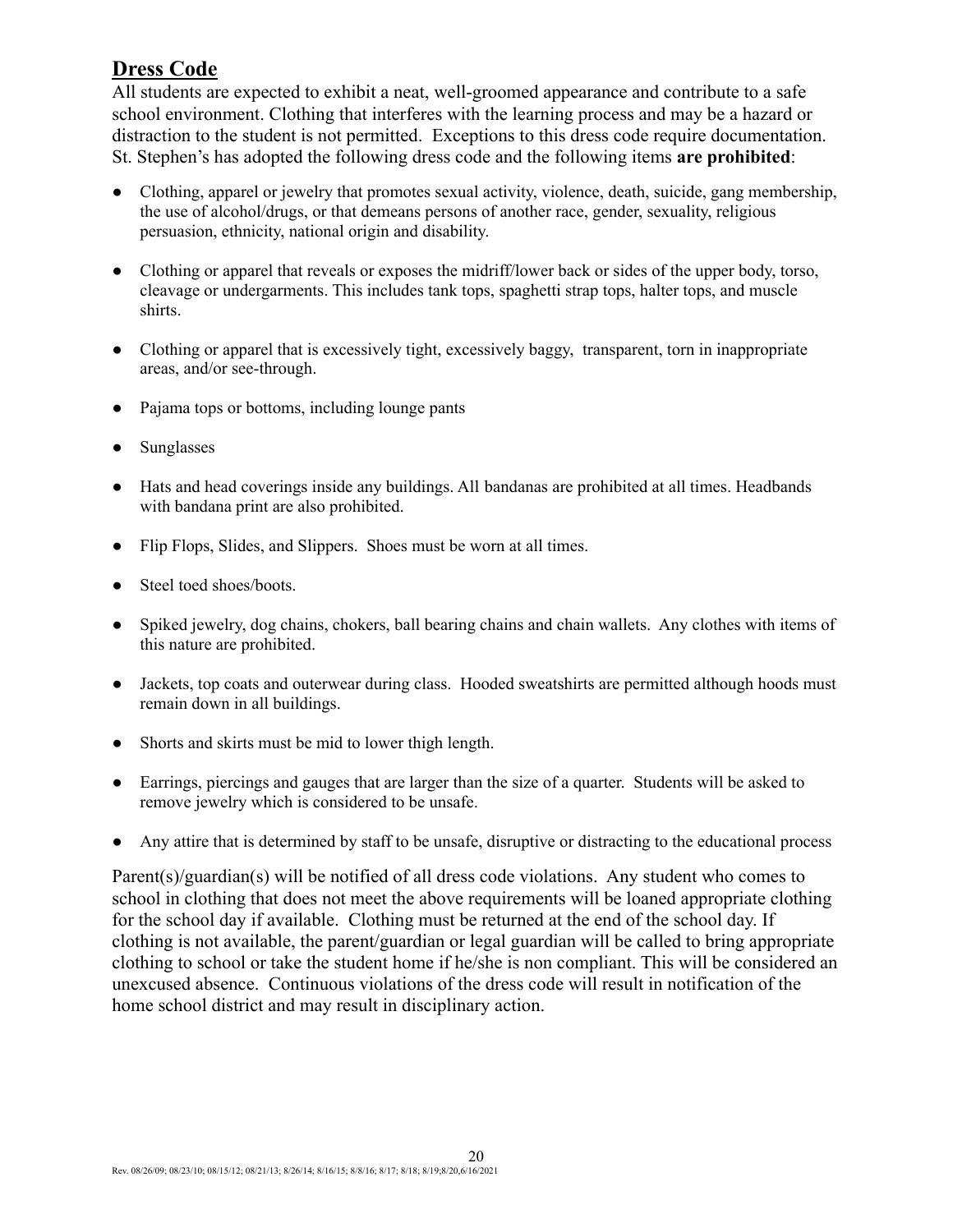# **Contraband**

Possession and/or use of the following items, by students, is **strictly prohibited** anywhere at St. Stephen's Lutheran Academy. (These items are referred to collectively as "Contraband")

- Weapons and Dangerous Instruments: "Weapons and Dangerous Instruments" means any device, instrument, material or substance, animate or inanimate capable of inflicting serious bodily injury.
- "Weapons and Dangerous Instruments" shall include, but not limited to, firearms, including ammunition, shot guns, rifles, knives, cutting instruments, cutting tools, nunchucks (karate sticks), metal knuckles, straight razors, explosives, noxious, irritating or poisonous gases, poisons, drugs or other objects that by the manner in which it is used or is intended to be used, is capable of inflicting serious bodily injury or items fashioned with the intent to use, sell, harm, threaten or harass students, staff members and parent/guardians.
- Weapon Facsimiles: Toy guns, toy knives, squirt guns, etc.
- Tobacco Products: To include, without limitation, cigarettes, cigars, pipes, chewing tobacco, snuff, vapor/electronic cigarettes, etc. Smoking is prohibited. No matches or lighters may be possessed or used.
- Drugs: All controlled substances, over the counter medications, prescription medications and illegal substances.
- Drug Paraphernalia: Including, without limitation, rolling papers, baggie corners, balloons, roach clips, pipes, bongs, syringes, etc.
- Non-prescription medications, including cough drops.
- Alcohol: Including, without limitation, beer, wine, liquor, wine coolers, etc.
- Paint: Permanent markers, spray paint, brush on paint, nail polish, nail polish remover, any aerosol sprays, etc.
- Energy drinks/pop, any open containers
- Laser pointers
- Adult Magazines: Magazines, calendars or books and similar items that depict photographs or images of naked males or females.
- $\bullet$  Any item(s) determined to have a detrimental effect on the health and welfare of the student, other students or the staff.

Violations of these guidelines will be reported to the student's parent(s)/guardian(s) and home school district. The local police department will be notified and intervention requested as appropriate. Consequences for any drug violations will be outlined and followed according to each home school district's drug and alcohol policy in collaboration with St. Stephen's Academy.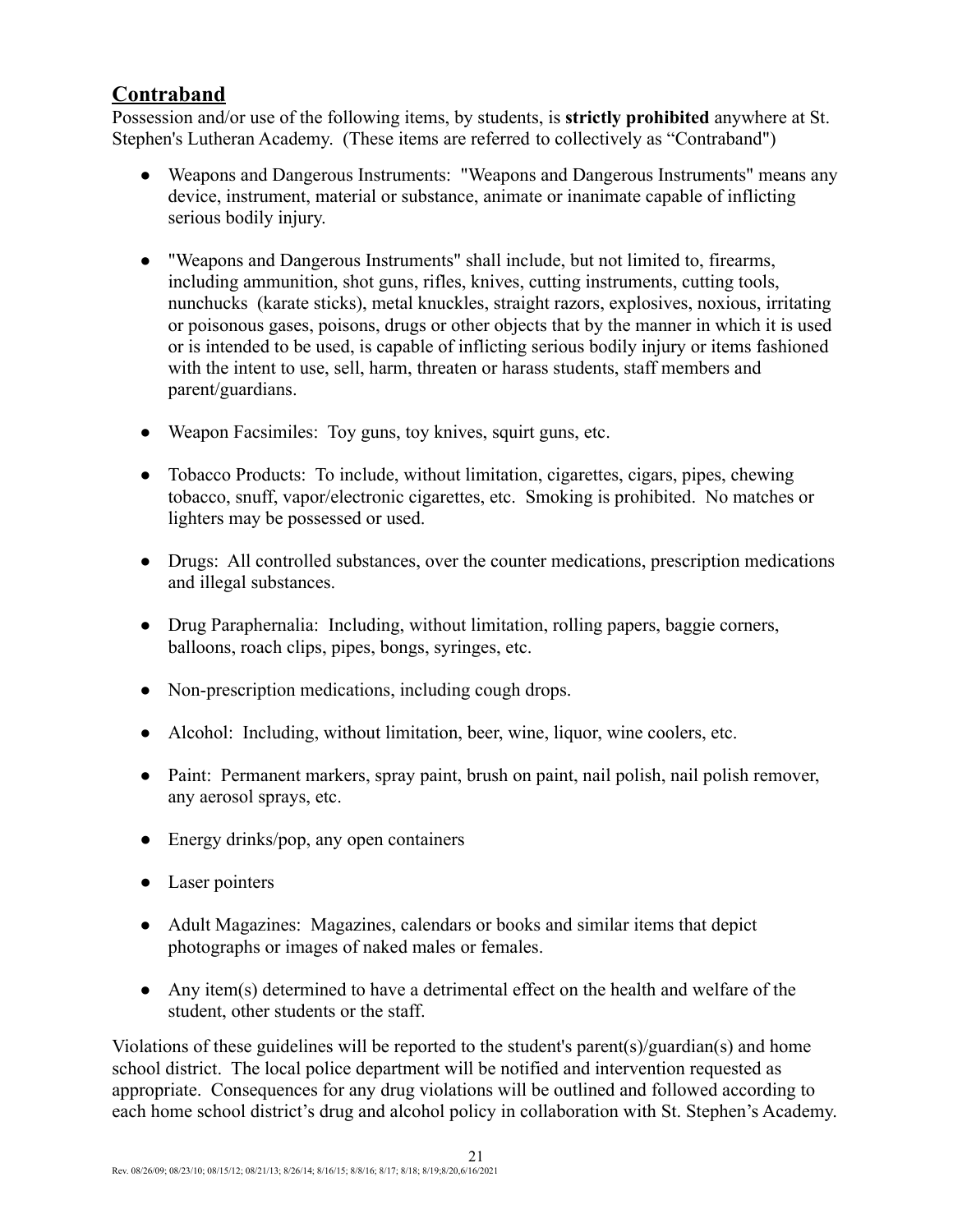The student may also be required to undergo a mental health assessment and, if indicated, individual counseling.

### **Personal Items in the Classroom**

The following items are not routinely permitted to be brought into St. Stephen's classrooms. Classroom staff may grant permission in the event of special circumstances/events.

- Smart watches with recording and phone calling capability
- Money
- Any type of candy or gum. If permission is given it must be in an unopened package.
- Food and beverages. Drink containers are permitted but they must be unopened or empty.
- Aerosols, cologne, body sprays, perfume, make-up.
- Book bags, backpacks, purses and large binders.
- Any objects or substances that are not school related and are distracting from the educational process may be determined to be contraband by St. Stephen's staff.

# **Electronics Policy**

St. Stephen's is continually working to provide meaningful learning opportunities for our students. One of our many goals is to establish a safe and nurturing learning environment that promotes social responsibility and academic excellence for each individual. We also want to ensure that the safety of our students and staff is protected at all times. Therefore, in order to maintain our high academic and safety standards, the following electronics protocol has been established:

- Electronic devices include but are not limited to cell phones, walkmans, radios, CDs, cassette tapes, cameras, iPods, iPads, tablets, hand-held video games, portable dvd players, MP3 players or any device with recording capability.
- It is the responsibility of the student to turn in all electronic devices during the morning search procedure.
- Electronics are brought into school at the student's own risk. St. Stephen's is not responsible for any lost, broken or stolen electronic devices.
- Students shall not be permitted to have/use any personal electronics during instructional time.
- Every time a student is found with unauthorized electronics, a parent/guardian, guardian, or staff member will be notified and will have to pick up the item in question.
- Any electronic device used inappropriately or used to record the environment will be removed at the discretion of administration.

# **Homicidal Threats and Ideations**

Threats made by students to kill others will be taken seriously. Statements are considered the same as intent. Threats will not be tolerated and will be dealt with immediately. Police or County Crisis can be called to deal with these matters. The home school district and family will be notified and discipline action per the home school district policy will be enforced (See student rights and responsibilities)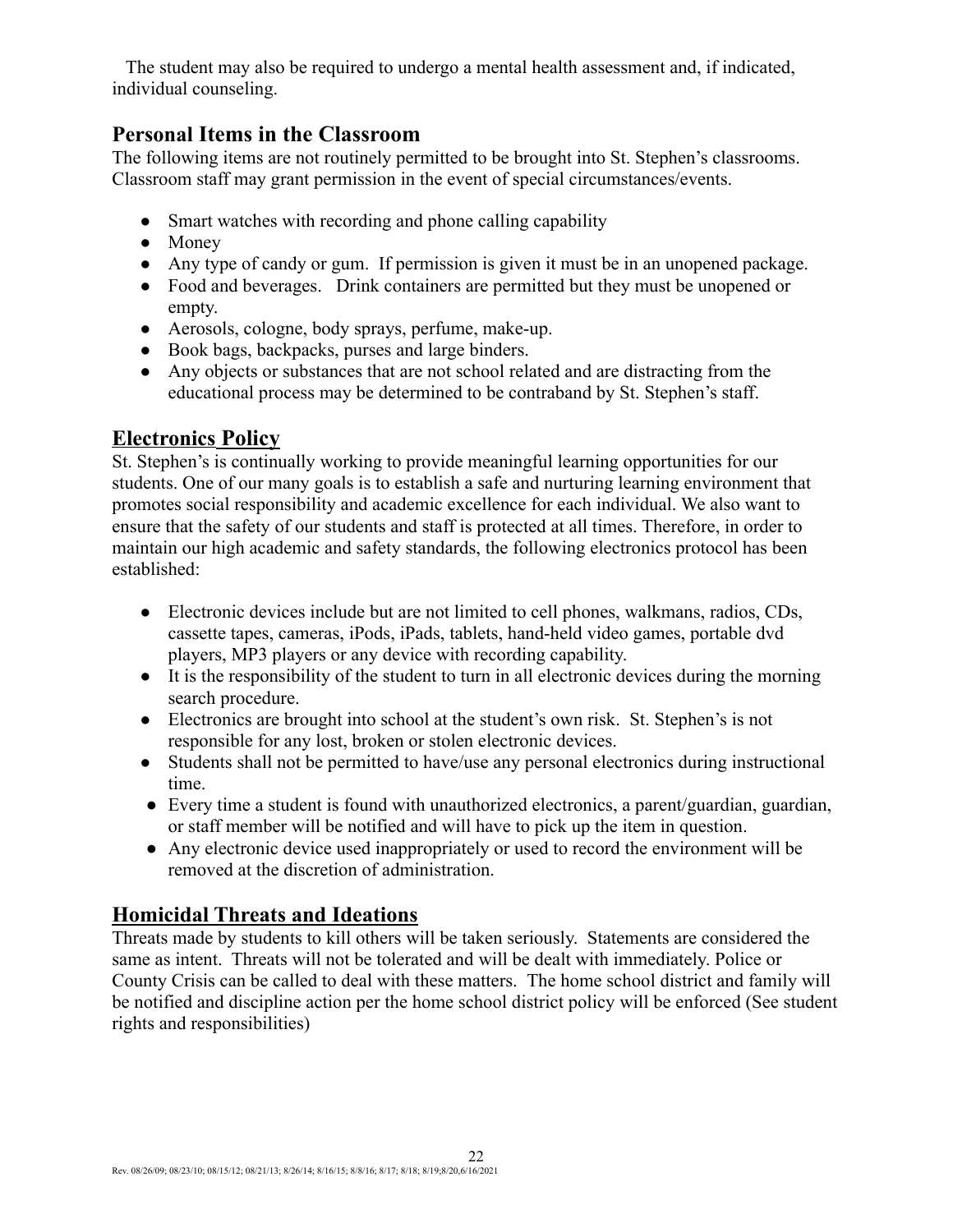# **Sexual Harassment**

St. Stephen's Academy will not tolerate sexual harassment of its students.

Sexual harassment includes unwelcome sexual advances, requests for sexual favors and other verbal or physical conduct of a sexual nature that make you feel uncomfortable. Pranks or jokes that have a sexual meaning or content can also be sexual harassment.

If you feel sexual harassment has been happening to you, please follow these steps:

- 1. Talk to your classroom staff about it. If you do not feel comfortable talking to your classroom staff, you may talk to any other available school staff member.
- 2. You will be asked what happened to you so an administrator can investigate. He or she will also explain what you can do if you are not satisfied with how your report was handled and can work with you to complete a Complaint/Grievance form.
- 3. All complaints of sexual harassment will be addressed within 72 hours or three (3) working days (whichever is later) of the time they are reported. Parents/guardians and students will be informed of the results of the investigation.
- 4. If you are not satisfied with how your report is handled, you can report it to the CEO of Glade Run Lutheran Services.

This policy is meant to help you. Please remember that you will not be disciplined or punished for making a report.

# **Bullying Procedure**

St. Stephen's Academy is committed to providing a safe and nurturing learning community. To that end, St. Stephen's will not tolerate behavior that infringes on the safety of any student. "Bullying" shall mean an intentional electronic, written, verbal or physical act, or a series of acts that:

- Occur in the school setting\*
- Is severe, persistent or pervasive;
- Is directed at another student or students; and
- Has the effect of doing any of the following:
	- o Substantially interferes with a student's education
	- o Creates a threatening environment; or
	- o Substantially disrupts the orderly operation of the school

*\*School setting shall mean in the school, on school grounds, in school vehicles/buses, at designated bus stops or any event/activity sponsored by the school.*

Students attending St. Stephen's are still considered students of their home school district. Students are held to the expectations, responsibilities and discipline outlined in their home districts Code of Conduct and Discipline Policy.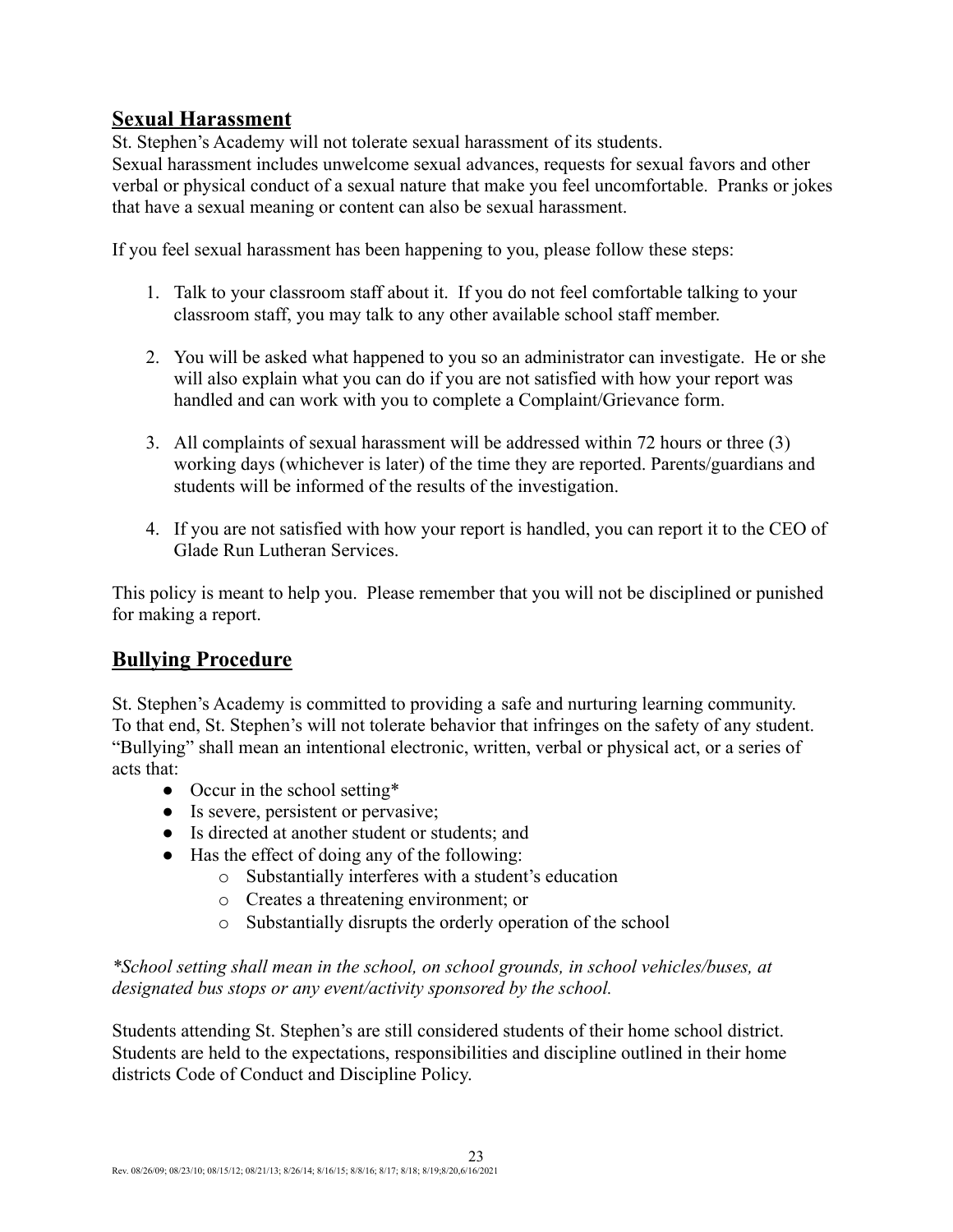#### **Intervention:**

1. Reports of bullying shall be addressed with immediacy so that staff can provide corrective assistance thus ensuring St. Stephen's mission..

2. Staff shall document bullying behavior as an incident report (IR) and follow the IR protocol which involves notifying parent(s)/guardian(s).

3. Staff shall share information on situations that concern them with their neighborhood at weekly neighborhood meetings and also with the Program Supervisor/Manager who will assess each situation to determine if a conflict resolution is appropriate at the time.

4. Staff will continue to check in with the student who reported the behavior, monitor and assess the situation for safety, and keep parent(s)/guardian(s) informed.

5. Students will be held to the expectations, responsibilities and discipline outlines in their home school districts Code of Conduct and Discipline Policy. St. Stephen's Leadership and the collaborating school districts will consult to determine a plan of action on violations.

### **Grievance Procedure**

### **Informal Procedure**

Any staff member may attempt to resolve grievances, complaints, problems or concerns by students regarding their rights or quality of services at St. Stephen's Academy. If complaint/grievance may involve suspected abuse, refer to the Agency's Child Abuse Reporting Policy. Upon the request of the student making a grievance/complaint a second staff member (not involved in the grievance process) of the student's choosing must be present to hear and assist in resolution. These rights/complaints should be resolved informally, if possible, by dialogue between student and staff within a 5-day period. Staff should follow their own chain of command and supervision to assist with the process and seek resources needed to resolve the problem. The documentation should include:

- 1. Nature of complaint
- 2. Resolution
- 3. A statement noting that the student was informed of the Formal Complaint/Grievance procedure available

### **Formal Procedure**

When informal methods of rectifying a complaint/grievance have been unsuccessful, the student or those assisting him/her may initiate a formal complaint/grievance verbally or preferably in writing using the Complaint/Grievance Form. This should be directed immediately to:

- 1. Student filing complaint retains a copy
- 2. Principal
- 3. Student's record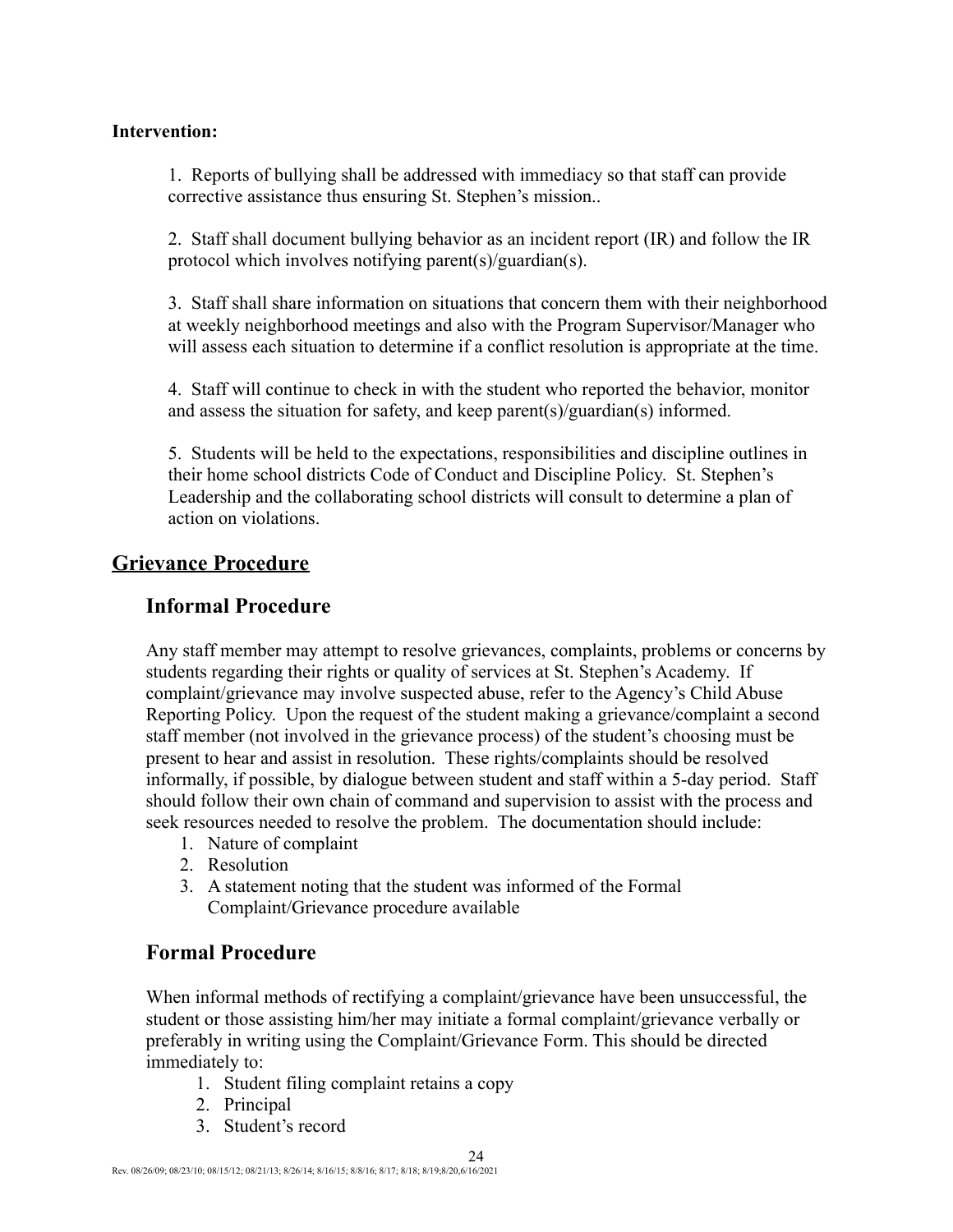Staff will be available to assist students in obtaining forms, making copies and sending copies.

The Principal or designee, upon receiving the written complaint/grievance, shall investigate the complaint and make every effort to resolve it. Complaints shall be investigated and decided upon by persons not directly involved in the circumstances leading to the complaint. Based on this investigation, a decision will be given in writing by the Principal or his/her designee within three (3) working days of receiving Formal Complaint/Grievance. Complaint Response Form will be completed and forwarded to student filing complaint with copies to:

- 1. Student's record
- 2. Principal's file.

If this process does not result in a resolution of complaint, he/she may appeal the Principal decision

### **Fire/Disaster Drills**

Fire exits and evacuation route signs are posted throughout the building. If a fire alarm should sound, students are to follow the signs and directions of the classroom staff. While exiting the building, proceed to the area designated by your staff. Please exit quickly and quietly. Staff and students may return to their classrooms once attendance has been taken and an administrator ends the drill. Monthly fire drills occur and a disaster drill occurs yearly.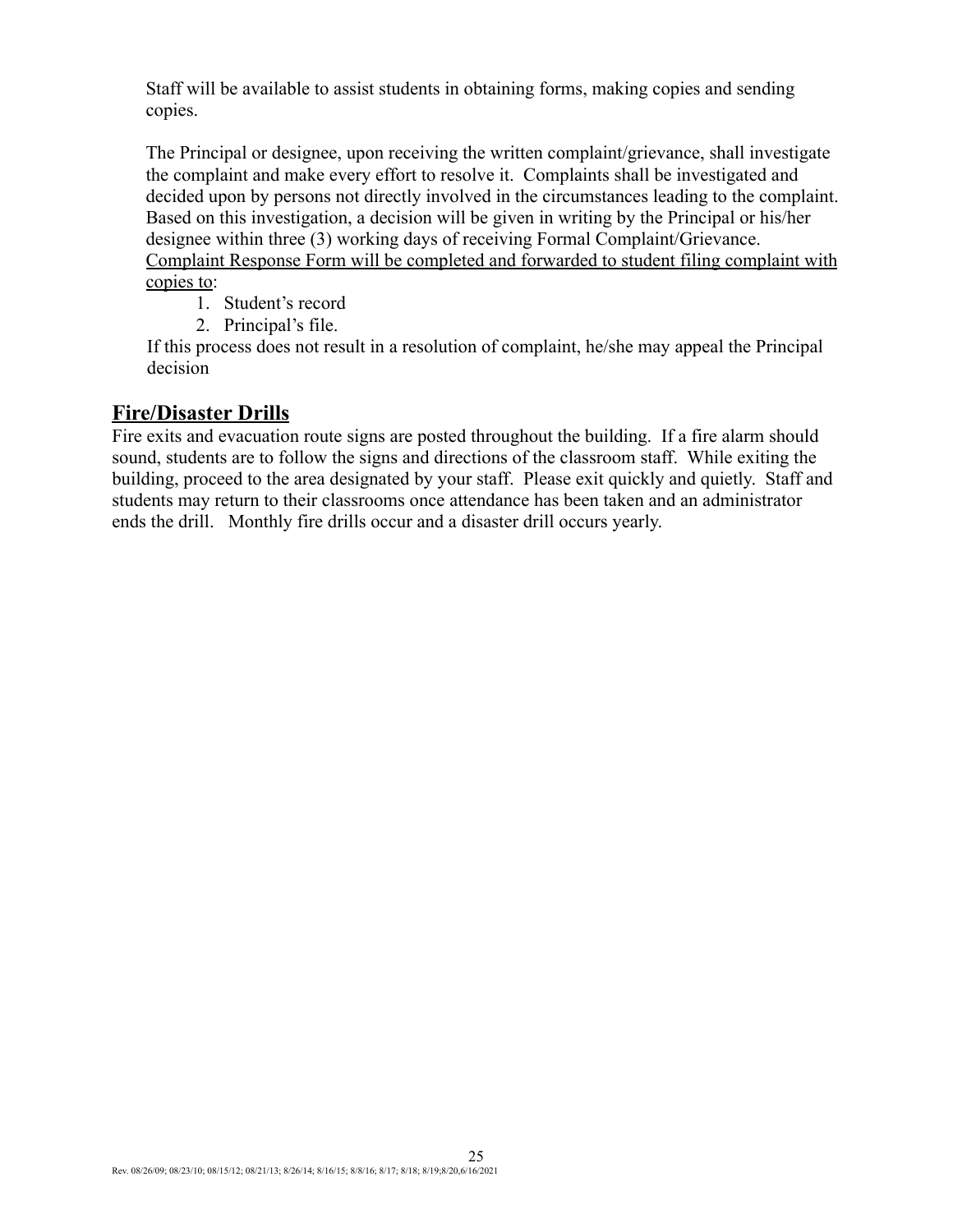# **A.S.K. PROGRAM**

The chart below presents the foundation of our Positive Behavior Interventions and Supports Program. It is a model of our shared mission, beliefs, and expectations for all St. Stephen's staff and students. We are the Jaguars!

|                                                                           | $\mathbf{W}_{\text{e Are}}\mathbf{J}_{\text{aguars}}$<br>$\mathbf{T}_{\text{ogether}}$                                                                                                                                                                                                                                                                                                                                         | You Are St. Stepehen's                                                                                                                                                                                                                                                                                                                                                                                                                                                                                                                           | I Am St. Stephen's                                                                                                                                                                                                                                                                                                                           |  |  |  |  |
|---------------------------------------------------------------------------|--------------------------------------------------------------------------------------------------------------------------------------------------------------------------------------------------------------------------------------------------------------------------------------------------------------------------------------------------------------------------------------------------------------------------------|--------------------------------------------------------------------------------------------------------------------------------------------------------------------------------------------------------------------------------------------------------------------------------------------------------------------------------------------------------------------------------------------------------------------------------------------------------------------------------------------------------------------------------------------------|----------------------------------------------------------------------------------------------------------------------------------------------------------------------------------------------------------------------------------------------------------------------------------------------------------------------------------------------|--|--|--|--|
| <b>Mission</b>                                                            | St. Stephen's Academy is dedicated to providing a safe and nurturing learning community, in which<br>we believe every interaction with a student is an opportunity to help them learn, grow, and heal.                                                                                                                                                                                                                         |                                                                                                                                                                                                                                                                                                                                                                                                                                                                                                                                                  |                                                                                                                                                                                                                                                                                                                                              |  |  |  |  |
| <b>Vision</b><br>We envision<br>St.<br>Stephen's<br>as a school<br>where: | $\blacktriangleright$ The Students and staff of St.<br>Stephen's work together to<br>build a positive, safe, and<br>nurturing learning<br>environment through the<br>framework of Sanctuary and<br>Positive Behavior<br>Interventions and Supports,<br>(PBIS).<br>$\triangleright$ Ste. Stephen's partners with<br>families and school districts to<br>ensure every student has the<br>opportunity to learn, grow, and<br>heal | $\blacktriangleright$ Each staff supports students in<br>their educational, social, and<br>emotional growth.<br>Each staff is a positive role<br>model by being responsible and<br>accountable, and working<br>collaboratively to solve problems.<br>$\blacktriangleright$ Each staff contributes to a<br>positive school culture being<br>respectful, accepting, supportive,<br>nurturing and helpful to all students<br>and each other.<br>Each staff understands students'<br>needs and wanted and works to<br>build relationships with them. | Every student feels<br>safe<br>Every student is valued<br>and respected.<br>$\blacktriangleright$ Every student is able to<br>express their feelings<br>appropriately and regulate<br>their emotions.<br>$\blacktriangleright$ Every student is<br>motivated to achieve<br>success and is actively<br>involved in their learning<br>process. |  |  |  |  |
| <b>Beliefs</b>                                                            | Students and staff can learn<br>from each other.<br>$\triangleright$ Students learn best in a safe<br>and stress-free environment<br>where they feel cared for and<br>special.<br>St. Stephen's is an<br>innovative school that<br>encourages creative<br>approaches and activities to<br>engage the non traditional<br>learner.                                                                                               | $\blacktriangleright$ Every interaction with a student<br>is an opportunity to help them learn,<br>grow, and heal.<br>$\blacktriangleright$ Every staff must be caring,<br>understanding, and supportive.<br>Every staff understands and<br>recognizes each student is capable<br>of developing resiliency and<br>achieving success.<br>$\blacktriangleright$ A healthy therapeutic<br>relationship between staff and<br>students is the key to overcome<br>barriers to learning.                                                                | $\blacktriangleright$ Every student is<br>capable of success.<br>Every student deserves<br>a variety of interventions<br>and supports to achieve<br>success.<br>$\blacktriangleright$ Every student is a<br>valued individual with<br>unique gifts, needs, and<br>strengths.                                                                 |  |  |  |  |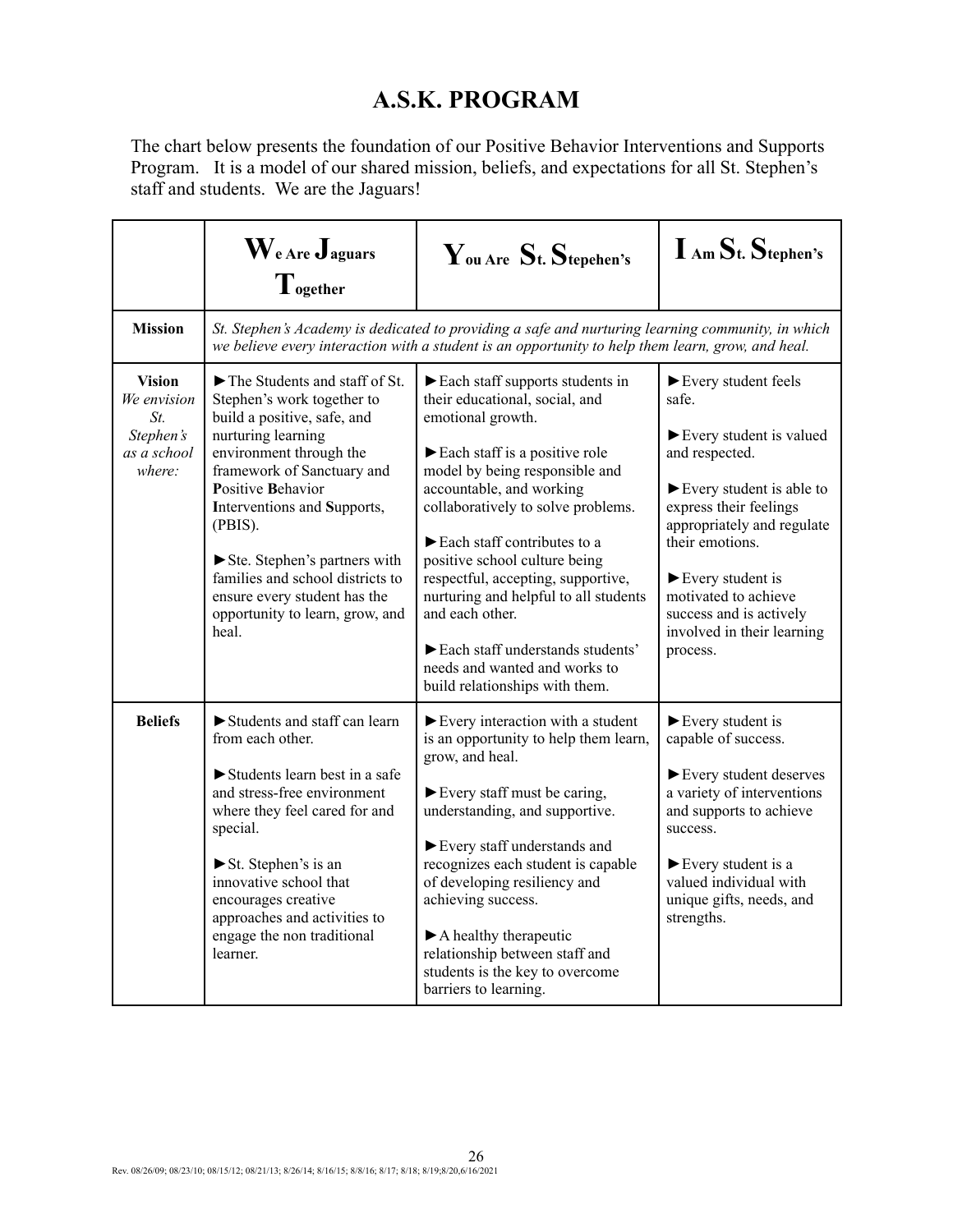# **What does "A.S.K." Mean?**

A is for Accountable, S is for Safety, and K is for Kindness. When we are Accountable, Safe, and Kind, the staff and students are working together to make the school a great place to learn. When everyone is Accountable, Safe, and Kind, we can enjoy an environment which fosters growth and positive change. Clear expectations are given. The matrix below explains more about **A.S.K.**

|         | Be Accountable                                                                |                                                                                 |  |  |  |  |  |  |
|---------|-------------------------------------------------------------------------------|---------------------------------------------------------------------------------|--|--|--|--|--|--|
|         | Staff                                                                         | Students                                                                        |  |  |  |  |  |  |
|         | Be a good role model                                                          | Be a good role model                                                            |  |  |  |  |  |  |
|         | ► Wear your ID and safety plan                                                | ► Wear your ID and safety plan                                                  |  |  |  |  |  |  |
|         | Set goals and expectations                                                    | $\blacktriangleright$ Follow staff's directions                                 |  |  |  |  |  |  |
|         | $\blacktriangleright$ Enforce rules                                           | $\blacktriangleright$ Follow rules                                              |  |  |  |  |  |  |
|         | $\blacktriangleright$ Dress appropriately<br>(follow policies and procedures) | $\blacktriangleright$ Dress appropriately<br>(follow student handbook)          |  |  |  |  |  |  |
|         | Respect school property                                                       | $\blacktriangleright$ Respect school property                                   |  |  |  |  |  |  |
|         | Be on time and be prepared                                                    | $\blacktriangleright$ Clean up after yourself                                   |  |  |  |  |  |  |
|         | $\blacktriangleright$ Be professional                                         | $\blacktriangleright$ Communicate with peers appropriately                      |  |  |  |  |  |  |
|         | $\blacktriangleright$ Be respectful                                           |                                                                                 |  |  |  |  |  |  |
|         | Be Safe                                                                       |                                                                                 |  |  |  |  |  |  |
|         | Staff                                                                         | Students                                                                        |  |  |  |  |  |  |
|         | Use your safety plan                                                          | $\blacktriangleright$ Use your safety plan                                      |  |  |  |  |  |  |
|         | Be aware of your surroundings                                                 | Respect others' personal space                                                  |  |  |  |  |  |  |
|         | $\blacktriangleright$ Be diligent in supervising and<br>monitoring students   | $\blacktriangleright$ Follow staff directives                                   |  |  |  |  |  |  |
|         | $\triangleright$ Set limits and boundaries                                    | $\blacktriangleright$ Know/respect limits and boundaries                        |  |  |  |  |  |  |
|         | Account for equipment and materials                                           | ► Use equipment and materials as intended                                       |  |  |  |  |  |  |
|         | Remain in assigned areas                                                      | Remain in assigned areas                                                        |  |  |  |  |  |  |
|         |                                                                               | $\blacktriangleright$ Walk                                                      |  |  |  |  |  |  |
|         |                                                                               | Keep your hands and feet to yourself                                            |  |  |  |  |  |  |
|         | $Be$ Kind                                                                     |                                                                                 |  |  |  |  |  |  |
|         | Staff                                                                         | Students                                                                        |  |  |  |  |  |  |
|         | Say please and thank you                                                      | $\blacktriangleright$ Say please and thank you                                  |  |  |  |  |  |  |
|         | $\blacktriangleright$ Greet and be friendly to students                       | $\blacktriangleright$ Use appropriate language                                  |  |  |  |  |  |  |
| $\bf K$ | $\blacktriangleright$ Be respectful                                           | $\blacktriangleright$ Be respectful                                             |  |  |  |  |  |  |
|         | $\blacktriangleright$ Praise positive behaviors                               | Support and encourage your peers                                                |  |  |  |  |  |  |
|         | $\blacktriangleright$ Speak in a volume acceptable to<br>environment          |                                                                                 |  |  |  |  |  |  |
|         | $\blacktriangleright$ Be polite to everyone                                   | $\triangleright$ Speak in a volume acceptable to environment                    |  |  |  |  |  |  |
|         | $\blacktriangleright$ Compromise                                              | $\blacktriangleright$ Be polite to everyone<br>$\blacktriangleright$ Compromise |  |  |  |  |  |  |
|         | Listen to students                                                            |                                                                                 |  |  |  |  |  |  |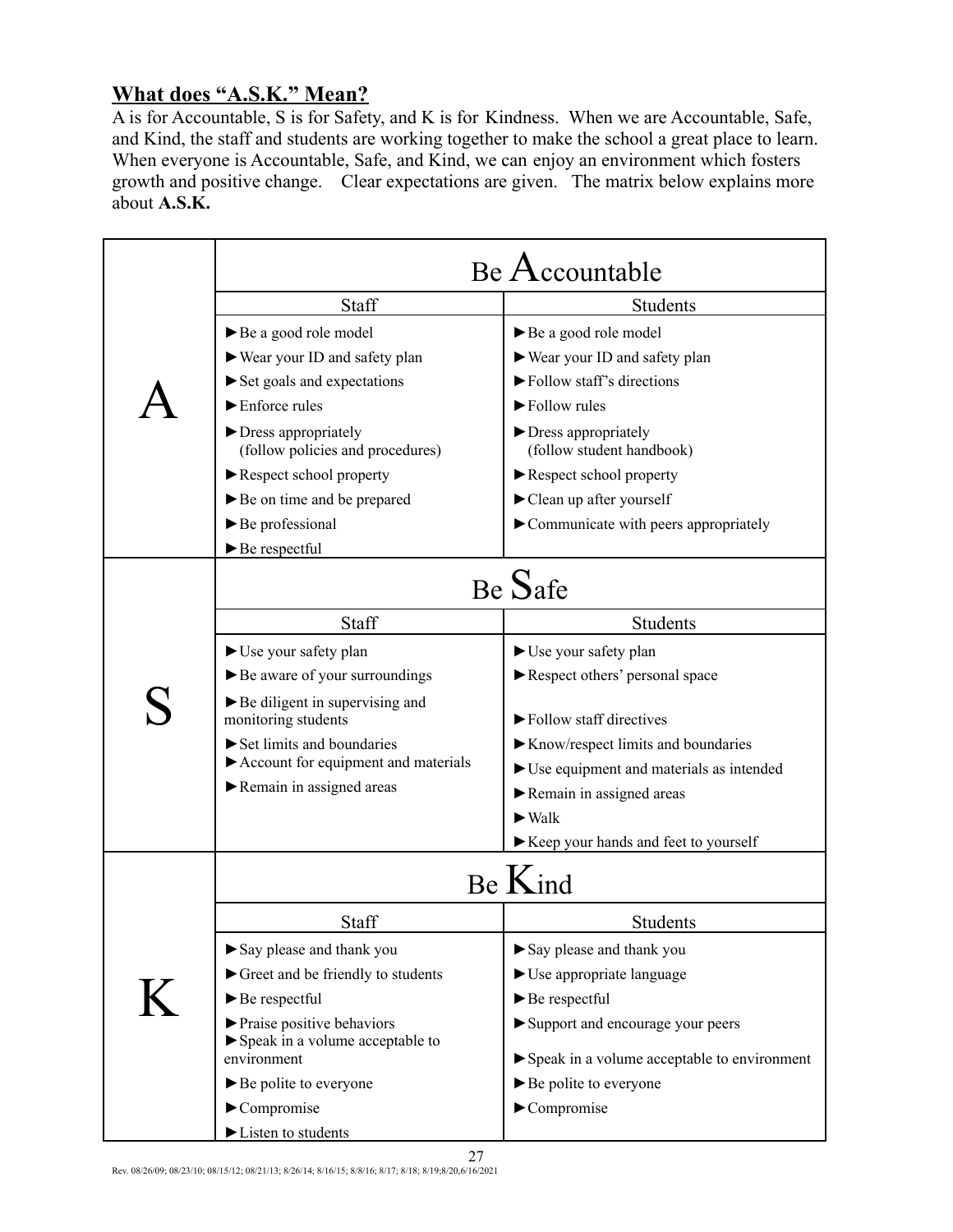# **Just A.S.K for Success Points Card**

Students will carry their card with them from class to class. Students can earn 3 points per period, for a total of 30 points per day. Points can be earned only when students are present in class. The classroom staff makes ratings on the card at the end of each period. Feedback is given to the student on the points that are earned/not earned. The ASK Point Card shall be taken home each evening and signed by a parent(s)/guardian(s). The ASK Point Card is to be returned to the teacher the following day. One bonus point can be earned per day. Matrices of expectations (how to be Accountable, Safe, and Kind) are displayed throughout the school. Below is a sample of a point card.

|                         |   |              |              | Jaguar Pride<br>Just A.S.K. for<br>Success! |                         |   |                |   | x<br>$Day$ <sub>_______</sub>                                                                                                                                                                                                                                                                                                                                                                                                                                                                 |    |              |
|-------------------------|---|--------------|--------------|---------------------------------------------|-------------------------|---|----------------|---|-----------------------------------------------------------------------------------------------------------------------------------------------------------------------------------------------------------------------------------------------------------------------------------------------------------------------------------------------------------------------------------------------------------------------------------------------------------------------------------------------|----|--------------|
|                         |   |              |              |                                             |                         |   |                |   | $\textbf{Today is:}\n\qquad \qquad \qquad \textbf{---}\n\qquad \qquad \textbf{---}\n\qquad \qquad \textbf{---}\n\qquad \qquad \textbf{---}\n\qquad \qquad \textbf{---}\n\qquad \qquad \textbf{---}\n\qquad \qquad \textbf{---}\n\qquad \qquad \textbf{---}\n\qquad \qquad \textbf{---}\n\qquad \qquad \textbf{---}\n\qquad \qquad \textbf{---}\n\qquad \qquad \textbf{---}\n\qquad \qquad \textbf{---}\n\qquad \qquad \textbf{---}\n\qquad \qquad \textbf{---}\n\qquad \qquad \textbf{---}\n$ |    |              |
|                         |   |              |              | My goal is: $\qquad \qquad$                 |                         |   |                |   |                                                                                                                                                                                                                                                                                                                                                                                                                                                                                               |    |              |
| <b>Behavioral Goals</b> |   |              |              |                                             |                         |   |                |   |                                                                                                                                                                                                                                                                                                                                                                                                                                                                                               |    |              |
|                         | 1 | $\mathbf{2}$ | $\mathbf{3}$ | 4                                           | $\overline{\mathbf{5}}$ | 6 | $\overline{7}$ | 8 | 9                                                                                                                                                                                                                                                                                                                                                                                                                                                                                             | 10 | <b>Total</b> |
| Be Accountable          |   |              |              |                                             |                         |   |                |   |                                                                                                                                                                                                                                                                                                                                                                                                                                                                                               |    |              |
| Be Safe                 |   |              |              |                                             |                         |   |                |   |                                                                                                                                                                                                                                                                                                                                                                                                                                                                                               |    |              |
| Be Kind                 |   |              |              |                                             |                         |   |                |   |                                                                                                                                                                                                                                                                                                                                                                                                                                                                                               |    |              |
|                         |   |              |              |                                             |                         |   |                |   |                                                                                                                                                                                                                                                                                                                                                                                                                                                                                               |    |              |
| <b>CI/CO Goal</b>       |   |              |              |                                             |                         |   |                |   |                                                                                                                                                                                                                                                                                                                                                                                                                                                                                               |    |              |
| <b>Staff Initials</b>   |   |              |              |                                             |                         |   |                |   |                                                                                                                                                                                                                                                                                                                                                                                                                                                                                               |    |              |
|                         |   |              |              |                                             |                         |   |                |   |                                                                                                                                                                                                                                                                                                                                                                                                                                                                                               |    |              |

| <b>Staff Notes</b> |  |  |  |  |
|--------------------|--|--|--|--|
| Period             |  |  |  |  |
| 1                  |  |  |  |  |
| $\mathbf{2}$       |  |  |  |  |
| 3                  |  |  |  |  |
| 4                  |  |  |  |  |
| 5                  |  |  |  |  |
| 6                  |  |  |  |  |
| 7                  |  |  |  |  |
| 8                  |  |  |  |  |
| 9                  |  |  |  |  |
| 10                 |  |  |  |  |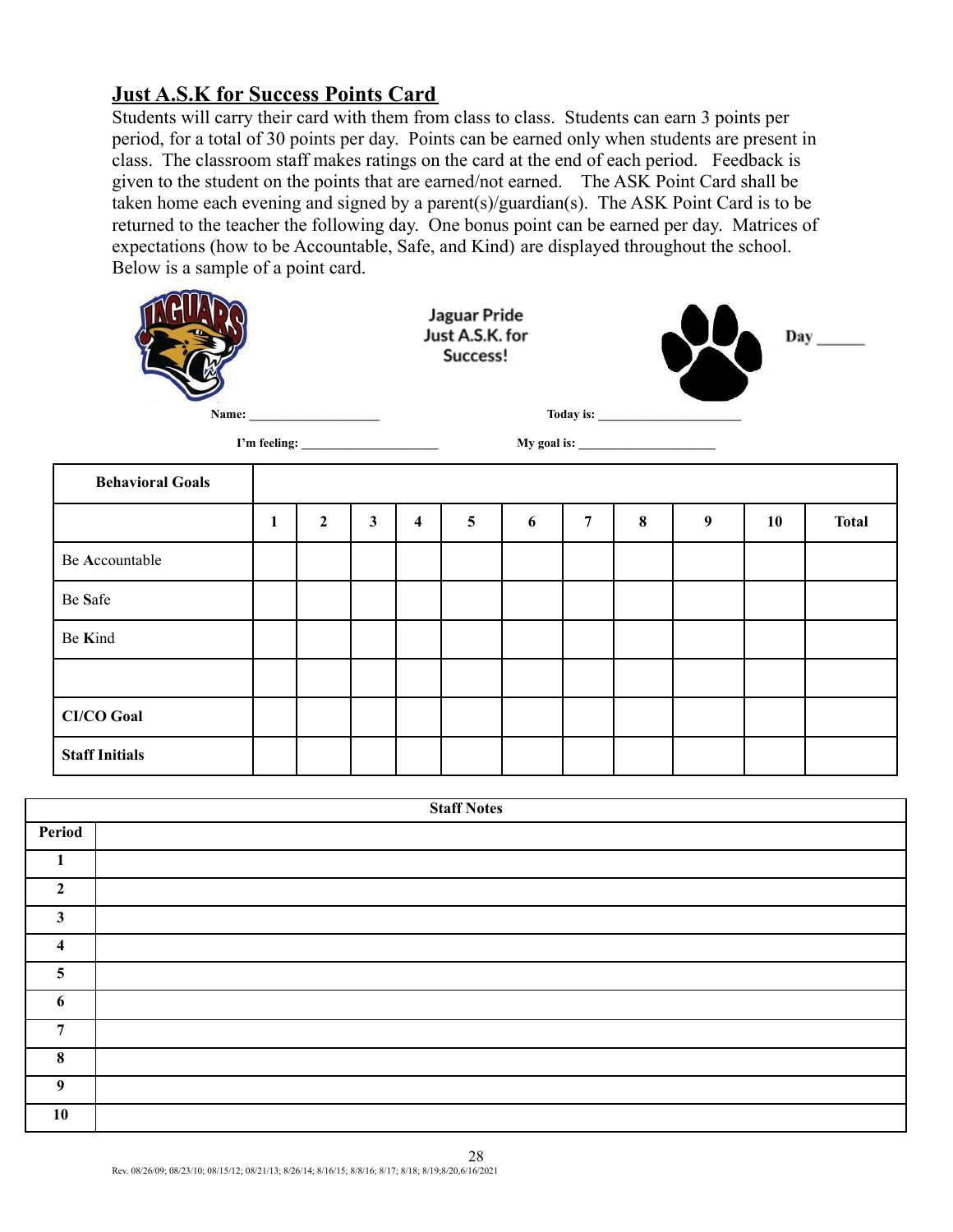### **Jaguar Incentives**

Students earn points on the A.S.K. Point Cards which are converted to Jaguar bucks. The Jaguar bucks can be used to purchase items from the school store, the school cart, or the Jaguar Cafe. Incentive programs will follow the six-day rotation schedule. Neighborhood, class, and individual incentives, and other exciting events are planned during the year. Participation in these events is based on the percentage of ASK points earned and varies for different events. Classroom parties/celebrations will be limited to one per month, per class and will offer a minimal amount of foods (maximum 2-3 items) that contain added sugar as the first ingredient. The following will be provided: fresh fruits and/or vegetables, water, 100% fruit juice, or low fat or nonfat milk.

### **School Snack Cart**

A school snack cart is available to students on a rotating basis. Students may use their Jaguar bucks to purchase snacks and drinks from the snack cart. The snack cart visits each neighborhood on assigned days. At times, special snacks may be offered (pretzels, nachos, etc.). The majority of foods offered through the school snack cart will be single-serve items and contain less than 250 calories. Sugary beverages such as soda will not be offered.

### **School Store (PawMart)**

PawMart is St. Stephen's school store and is part of the SWPBIS Program. ASK points are converted to Jaguar bucks. Students can purchase items with the Jaguar bucks they have earned. Shopping days are scheduled by the classroom teachers.

### **Intramurals & Intramurals (Zelienople)**

At the Zelienople site, St. Stephen's offers students the opportunity to participate in an intramural sports program with other schools. Different sports are offered at different grade levels. Students have the opportunity to earn ASK points and earn to be on a sports team at St. Stephen's. Sports that may be offered include football, basketball and soccer. Some sports are co-ed. Students participate in all practices and games during the school day. Practices are held so as not to interfere with academics. Games are held at St. Stephen's or at one of the participating schools. Students must earn a higher percentage of points to travel to any away games. Intramurals at St. Stephen's offer students the opportunity to participate in sporting events that occur between St. Stephen's students. Students who participate in sports are expected to maintain passing grades and refrain from any negative behaviors in order to participate.

### **Field Trips**

Field trips are offered throughout the school year to various places. Classes, neighborhoods or communities may plan field trips. Transportation is provided by the school. Students must earn a percentage of ASK points to participate in any field trip. Percentages may vary depending on the location and size of the trip.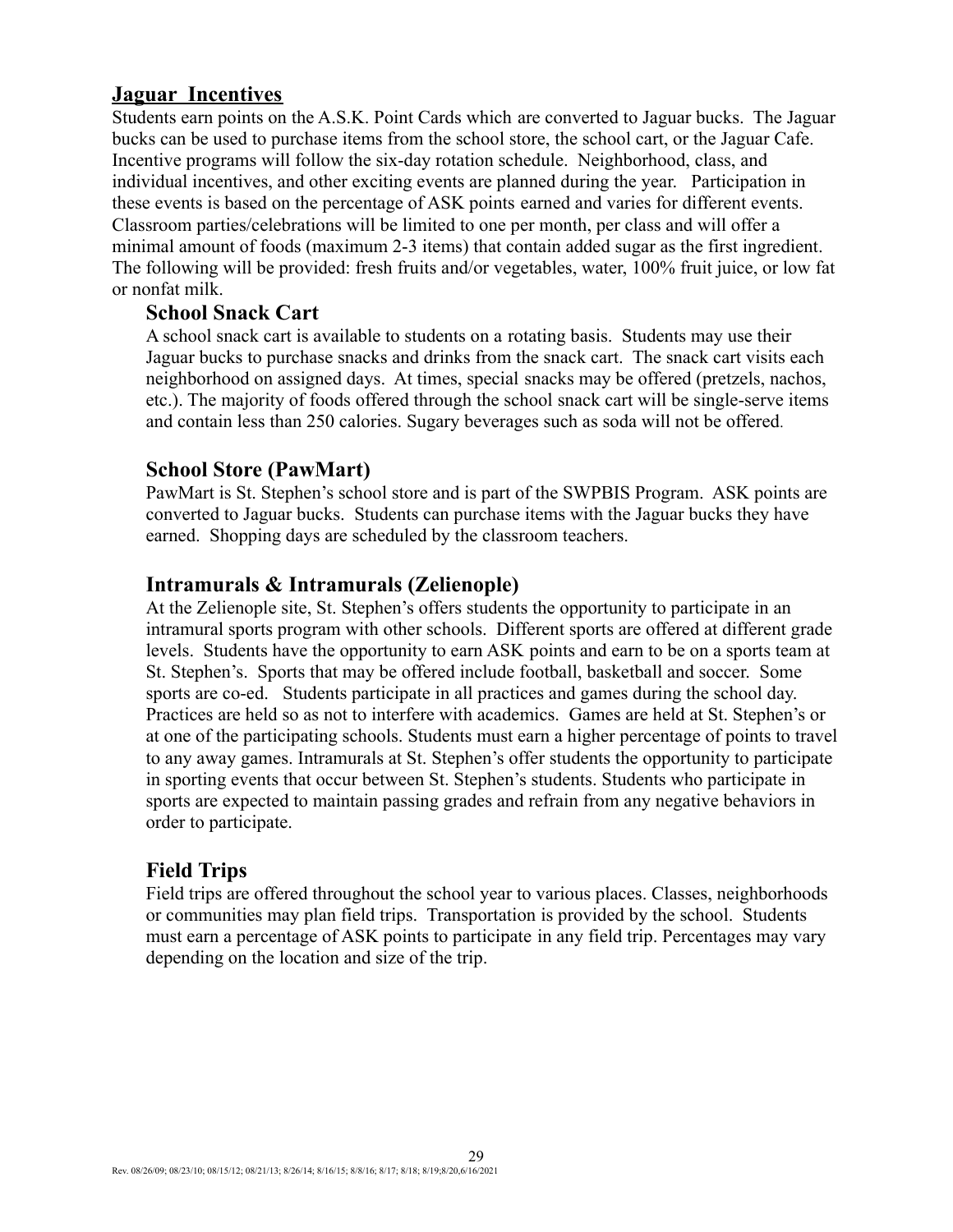# **Jaguar Café**

Jaguar Cafe is held once a quarter and is purchased using Jaguar Bucks. Tickets cost \$400 Jaguar Bucks and are available at PawMart. The Jaguar Cafe is a social event that brings together students of the same age group. Food and games/activities are selected by students and staff. The dates for the Cafe are set at the beginning of the school year. The Jaguar Cafe is open to students in grades 6-12 and occurs in three groups. (Middle School:  $6<sup>th</sup>$  -8<sup>th</sup>; Intermediate:  $9<sup>th</sup>/10<sup>th</sup>$ ; High School:  $11<sup>th</sup>/12<sup>th</sup>$ ) The PBIS student team assists with the event that is the opposite of the Cafe they will attend. Students from the PBIS student team must pay for the tickets to attend the Cafe within their grade group.

### **Golden Jaguar Tickets**

Golden Jaguar Tickets are given by staff when a student is observed doing something special. They recognize academic achievement, appropriate and outstanding behavior, and/or appropriate and positive social interactions. Students who received Golden Jaguar Tickets are called to the front desk the following morning prior to morning announcements. Students turn in the tickets and draw a number that determines where their name is placed on the Bingo board. Students also sign the Celebrity Book (which will be on display under the Bingo Board). The name of the staff that gave the ticket is also displayed. Golden Jaguar Tickets given for behavioral/social achievement will be yellow, and ones given for academic achievement will be blue. Once a Bingo row is completely filled, all students who are in the Bingo row will come together for a celebration/incentive.

# **Community Celebrations**

Community Celebrations occur in each neighborhood monthly to recognize students and staff for positive things. Community Celebrations are fun occasions where certificates are distributed, Honor Roll Benefits Packages are handed out, and other accomplishments are recognized within the neighborhood.

### **Fun Friday**

Elementary students (Grades K-5) are eligible to participate in Fun Friday activities. Neighborhoods plan Fun Friday activities based on student interest. These activities can occur within the classroom, with sister classrooms or with neighborhoods and take place both on and off campus. A percentage of ASK points is used to determine eligibility for Fun Friday activities.